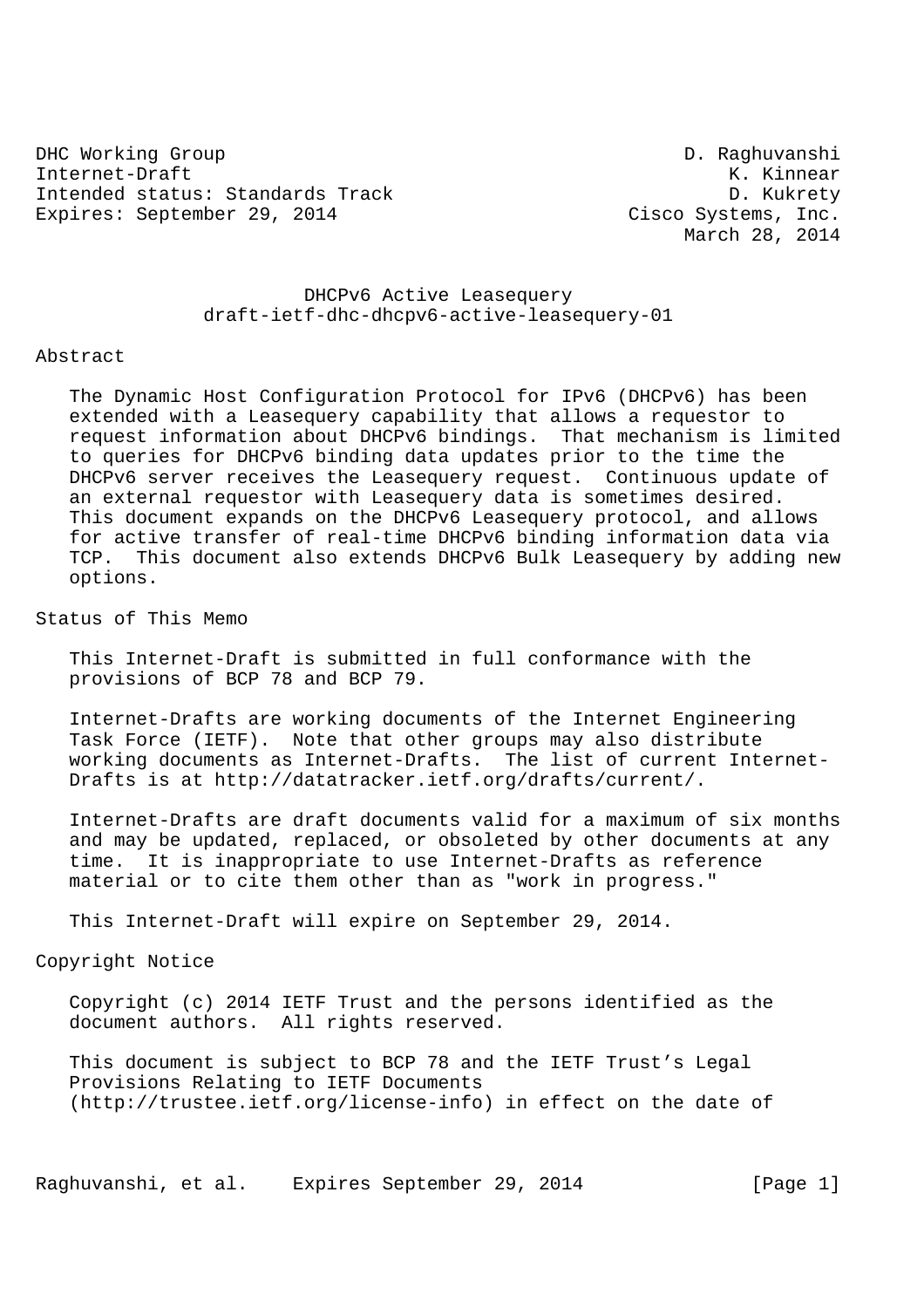publication of this document. Please review these documents carefully, as they describe your rights and restrictions with respect to this document. Code Components extracted from this document must include Simplified BSD License text as described in Section 4.e of the Trust Legal Provisions and are provided without warranty as described in the Simplified BSD License.

# Table of Contents

| 1. |                                                           |  |                         |  |  |  |  |  |  |  |  | $\overline{3}$ |
|----|-----------------------------------------------------------|--|-------------------------|--|--|--|--|--|--|--|--|----------------|
| 2. |                                                           |  |                         |  |  |  |  |  |  |  |  | $\overline{3}$ |
| 3. |                                                           |  |                         |  |  |  |  |  |  |  |  | 5              |
| 4. | Interaction Between Active Leasequery and Bulk Leasequery |  |                         |  |  |  |  |  |  |  |  | $\overline{6}$ |
| 5. | Extension to DHCPv6 Bulk Leasequery                       |  |                         |  |  |  |  |  |  |  |  | $\overline{7}$ |
|    | 6. Message and Option Definitions                         |  |                         |  |  |  |  |  |  |  |  | $\overline{7}$ |
|    | 6.1. Message Framing for TCP                              |  |                         |  |  |  |  |  |  |  |  | $\overline{7}$ |
|    |                                                           |  |                         |  |  |  |  |  |  |  |  | $\overline{7}$ |
|    | 6.2.1. ACTIVELEASEQUERY                                   |  |                         |  |  |  |  |  |  |  |  | 8              |
|    |                                                           |  |                         |  |  |  |  |  |  |  |  |                |
|    | 6.3.1. OPTION_LQ_BASE_TIME                                |  |                         |  |  |  |  |  |  |  |  | $\overline{9}$ |
|    | $6.3.2.$ OPTION_LQ_START_TIME                             |  |                         |  |  |  |  |  |  |  |  | 9              |
|    | 6.3.3. OPTION_LQ_END_TIME                                 |  |                         |  |  |  |  |  |  |  |  | 10             |
|    | 6.4. Connection and Transmission Parameters               |  |                         |  |  |  |  |  |  |  |  | 11             |
|    | 7. Information Communicated by Active Leasequery          |  |                         |  |  |  |  |  |  |  |  | 11             |
|    |                                                           |  |                         |  |  |  |  |  |  |  |  | 12             |
|    | 8.1. Connecting and General Processing                    |  |                         |  |  |  |  |  |  |  |  | 12             |
|    | 8.2. Forming an Active Leasequery                         |  |                         |  |  |  |  |  |  |  |  | 13             |
|    | 8.3. Processing Active Replies 14                         |  |                         |  |  |  |  |  |  |  |  |                |
|    | 8.3.1. Processing Replies from a Request Containing a     |  |                         |  |  |  |  |  |  |  |  |                |
|    |                                                           |  | OPTION_LQ_START_TIME 15 |  |  |  |  |  |  |  |  |                |
|    | 8.4. Processing Time Values in Leasequery messages 18     |  |                         |  |  |  |  |  |  |  |  |                |
|    |                                                           |  |                         |  |  |  |  |  |  |  |  |                |
|    |                                                           |  |                         |  |  |  |  |  |  |  |  |                |
|    | 8.5.2. Data Missing on Server 19                          |  |                         |  |  |  |  |  |  |  |  |                |
|    | 8.5.3. Successful Query                                   |  |                         |  |  |  |  |  |  |  |  | 19             |
|    |                                                           |  |                         |  |  |  |  |  |  |  |  | 20             |
|    |                                                           |  |                         |  |  |  |  |  |  |  |  | 20             |
|    |                                                           |  |                         |  |  |  |  |  |  |  |  | 20             |
|    | 9.2. Replying to an Active Leasequery 20                  |  |                         |  |  |  |  |  |  |  |  |                |
|    | 9.3. Multiple or Parallel Queries 22                      |  |                         |  |  |  |  |  |  |  |  |                |
|    |                                                           |  |                         |  |  |  |  |  |  |  |  |                |
|    | 9.4. Closing Connections 23                               |  |                         |  |  |  |  |  |  |  |  |                |
|    | 10. Security Considerations 23                            |  |                         |  |  |  |  |  |  |  |  |                |
|    |                                                           |  |                         |  |  |  |  |  |  |  |  |                |
|    |                                                           |  |                         |  |  |  |  |  |  |  |  |                |
|    |                                                           |  |                         |  |  |  |  |  |  |  |  |                |
|    |                                                           |  |                         |  |  |  |  |  |  |  |  |                |
|    | 14.1. Normative References 25                             |  |                         |  |  |  |  |  |  |  |  |                |
|    | 14.2. Informative References                              |  |                         |  |  |  |  |  |  |  |  | 25             |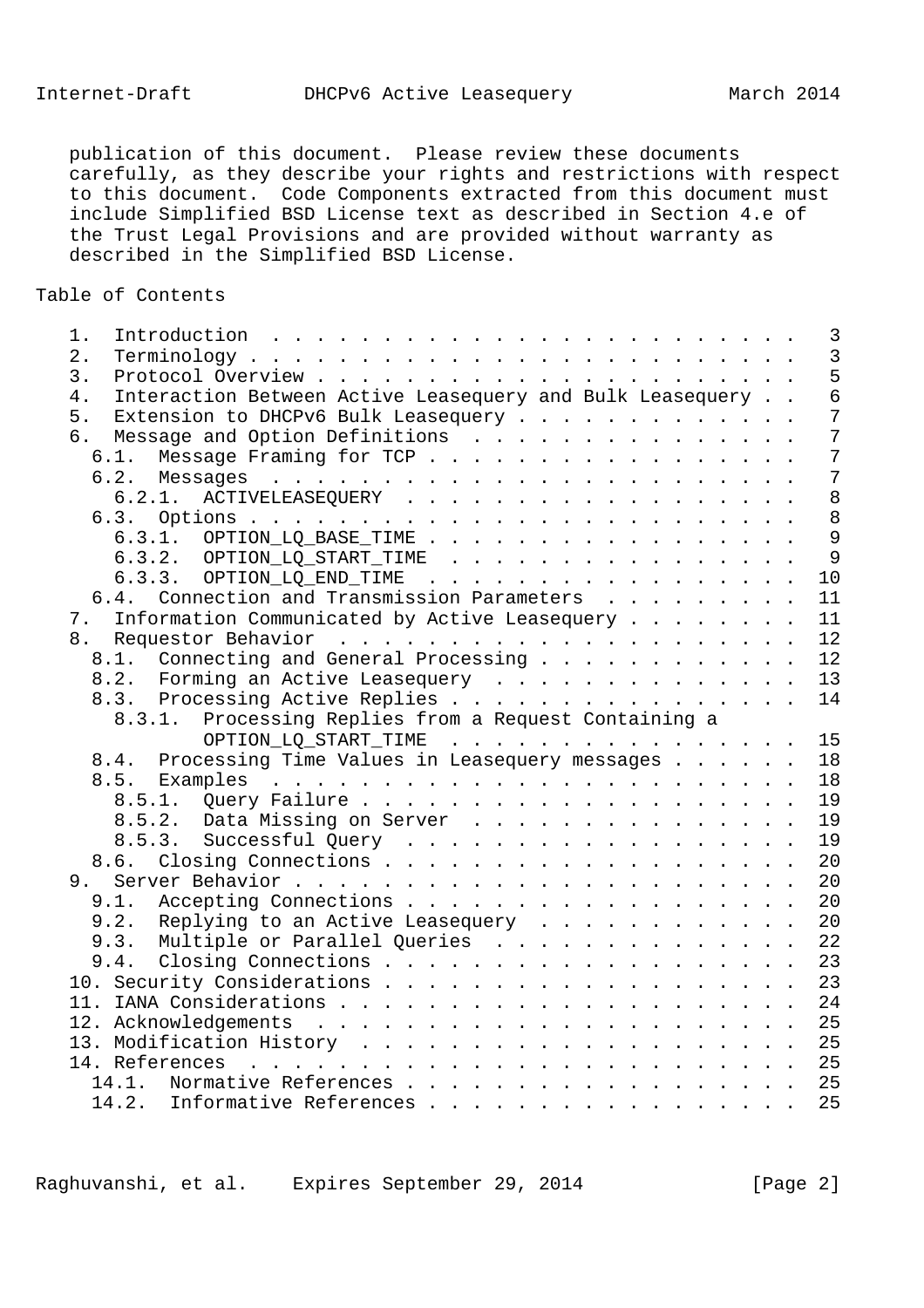| Authors' Addresses |  |  |  |  |  |  |  |  |  |  |  |  |  |  |  |  |  |  |  |  |  |  |  | -26 |  |
|--------------------|--|--|--|--|--|--|--|--|--|--|--|--|--|--|--|--|--|--|--|--|--|--|--|-----|--|
|--------------------|--|--|--|--|--|--|--|--|--|--|--|--|--|--|--|--|--|--|--|--|--|--|--|-----|--|

# 1. Introduction

 The DHCPv6 [RFC3315] protocol specifies a mechanism for the assignment of IPv6 address and configuration information to IPv6 nodes. IPv6 Prefix Delegation for DHCPv6 (PD) [RFC3633] specifies a mechanism for DHCPv6 delegation of IPv6 prefixes and related data. DHCPv6 servers maintain authoritative information including binding information for delegated IPv6 prefixes.

 Requirements exist for external entities to keep up to date on the correspondence between DHCPv6 clients and their bindings. These requirements often stem from regulatory requirements placed on service providers by governmental agencies.

 These entities need to keep up with the current binding activity of the DHCPv6 server. Keeping up with these binding activity is termed "active" leasequery.

 The DHCPv6 Bulk Leasequery [RFC5460] capability can be used to recover useful information from a DHCPv6 server when some external entity starts up. This entity could be one which is directly involved in the DHCPv6 client - server transactions (e.g., a relay agent), or it could be an external process which needs information present in the DHCPv6 server's lease state database.

 The Active Leasequery capability documented here is designed to allow an entity not directly involved in DHCPv6 client - server transactions to nevertheless keep current with the state of the DHCPv6 lease state information in real-time.

2. Terminology

 The key words "MUST", "MUST NOT", "REQUIRED", "SHALL", "SHALL NOT", "SHOULD", "SHOULD NOT", "RECOMMENDED", "MAY", and "OPTIONAL" in this document are to be interpreted as described in RFC 2119 [RFC2119].

 DHCPv6 terminology is defined in [RFC3315]. Terminology specific to DHCPv6 Active Leasequery can be found below:

o "Absolute Time"

 A 32-bit quantity containing the number of seconds since midnight January 1, 2000 UTC.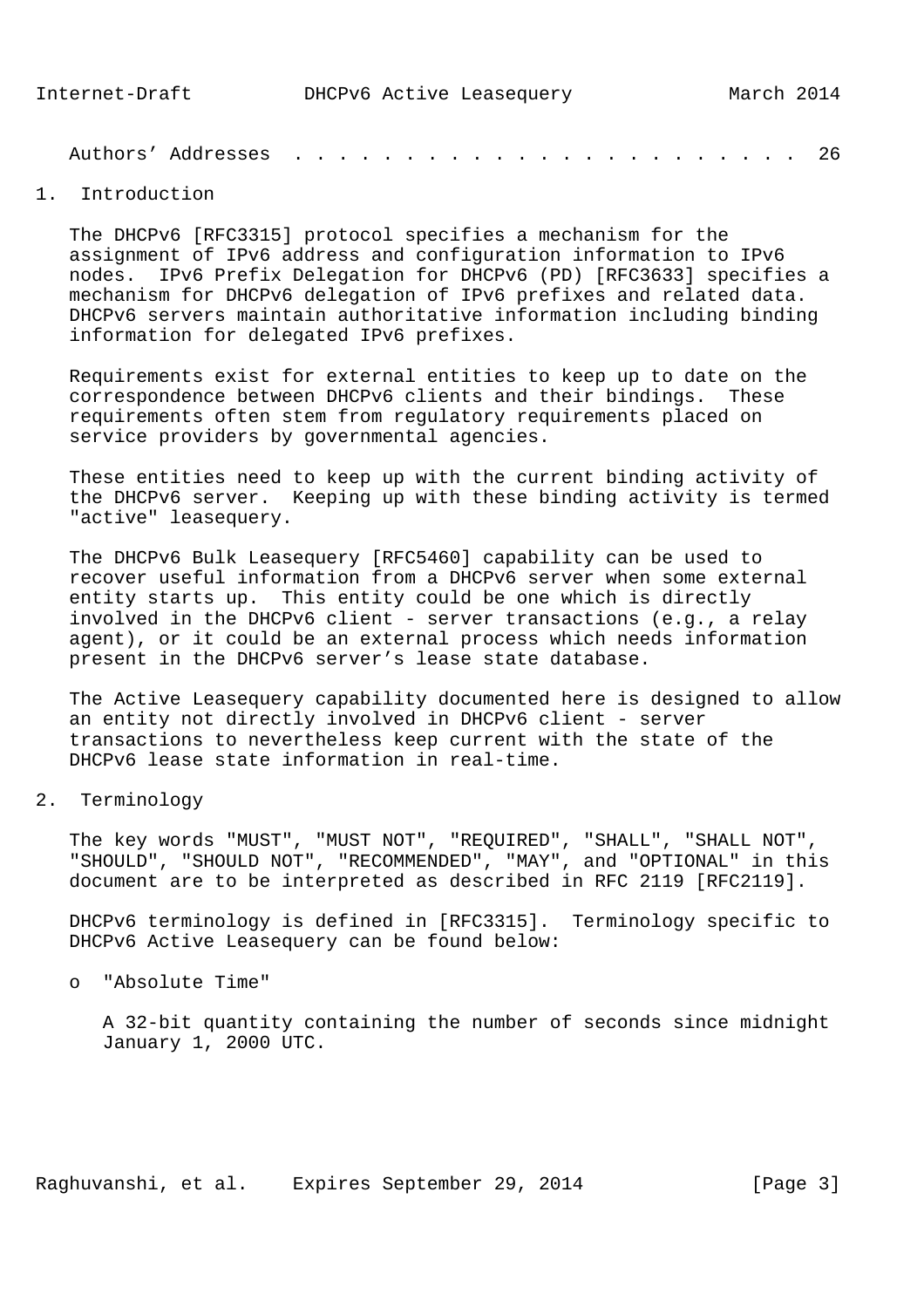o "Active Leasequery"

 Keeping up to date in real-time (or near real-time) with DHCPv6 binding activity.

o "Bulk Leasequery"

 Requesting and receiving the existing DHCPv6 binding information in an efficient manner.

o "binding change/update"

 Any change in the DHCPv6 binding state or data stored on the DHCPv6 server related to binding. This also includes expiration or deletion of the binding.

o "catch-up information, catch-up phase"

 If a DHCPv6 Active Leasequery requestor sends OPTION\_LQ\_START\_TIME option in an ACTIVELEASEQUERY message, the DHCPv6 server will attempt to send the requestor the information that changed since the time specified in the OPTION\_LQ\_START\_TIME option. The binding information sent to satisfy this request is the catch-up information, and the period while it is being sent is the catch-up phase.

o "clock skew"

 The difference between the absolute time on a DHCPv6 server and the absolute time on the system where a requestor of an Active or Bulk Leasequery is executing is termed the "clock skew" for that Active or Bulk Leasequery connection. It is not absolutely constant but is likely to vary only slowly. While it is easy to think that this can be calculated precisely after one packet is received by a requestor from a DHCPv6 server, a more accurate value is derived from continuously examining the instantaneous value developed from each packet received from a DHCPv6 server and using it to make small adjustments to the existing value held in the requestor.

Raghuvanshi, et al. Expires September 29, 2014 [Page 4]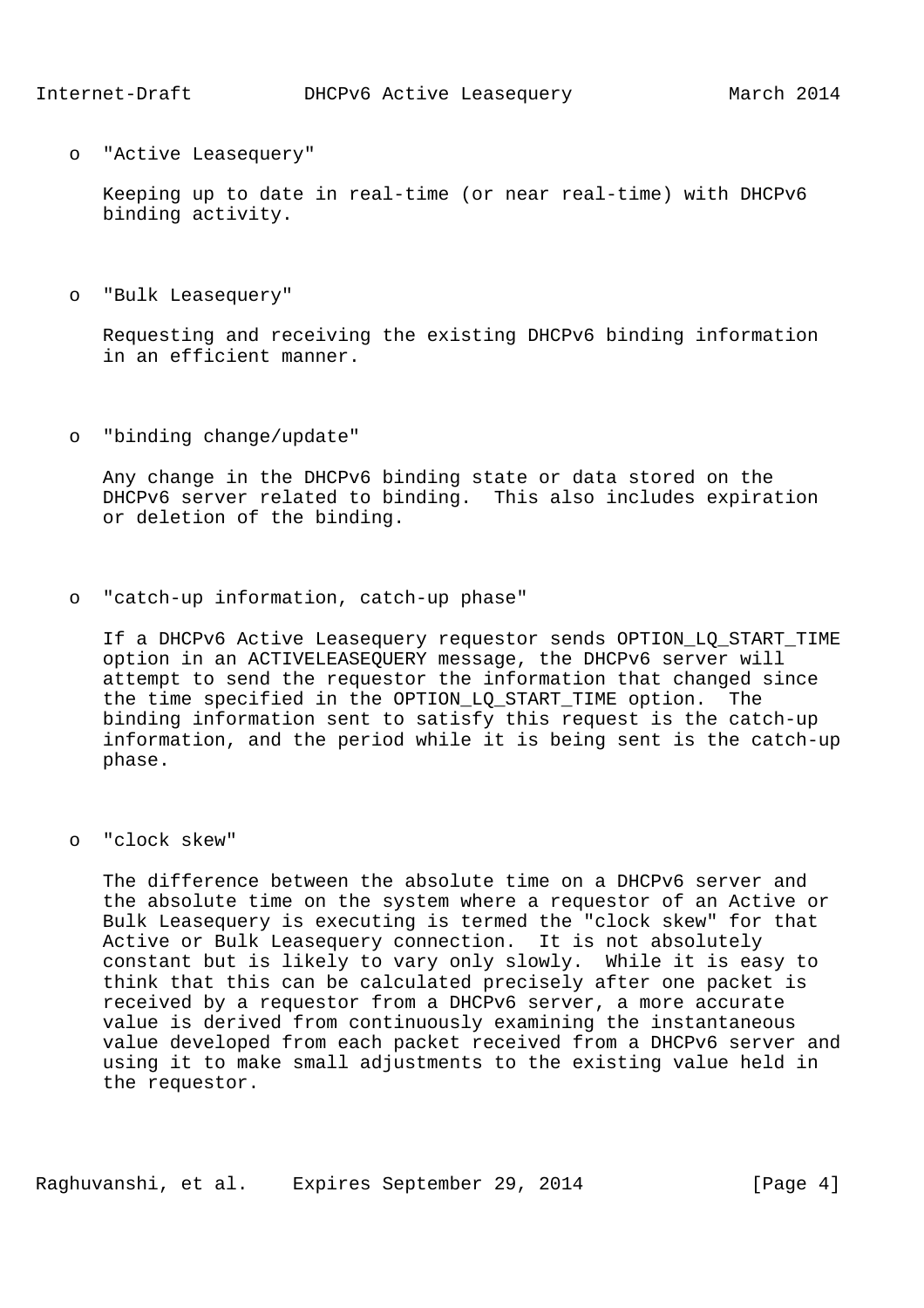#### o "Transaction ID"

 An opaque value used to match responses with queries initiated by an Active Leasequery requestor.

3. Protocol Overview

 The Active Leasequery mechanism is modeled on the existing DHCPv6 Bulk Leasequery [RFC5460]; most differences arise from the long term nature of the TCP [RFC4614] connection required for Active Leasequery. In addition, a DHCPv6 server which supports Active Leasequery MUST support Bulk Leasequery [RFC5460] as well.

 An Active Leasequery requestor opens a TCP connection to a DHCPv6 Server, using the DHCPv6 port 547. Note that this implies that the Leasequery requestor has server IP address(es) available via configuration or some other means, and that it has unicast IP reachability to the DHCPv6 server. No relaying for Active Leasequery is specified.

 After establishing a connection, the requestor sends an ACTIVELEASEQUERY message over the connection. In response, the server sends updates to the requestor using LEASEQUERY-REPLY and LEASEQUERY-DATA messages. This response procedure is identical to [RFC5460], except that in the case of Active Leasequery the server sends updates whenever some activity occurs to change the binding state - thus the need for long lived connection.

 Active Leasequery has features which allow this external entity to lose its connection and then reconnect and receive the latest information concerning any IPv6 bindings changed while it was not connected.

 These capabilities are designed to allow the Active Leasequery requestor to efficiently become current with respect to the lease state database after it has been restarted or the machine on which it is running has been reinitialized. It is easy to define a protocol which works when the requestor is always connected to the DHCPv6 server. Since that isn't sufficiently robust, much of the mechanism in this document is designed to deal efficiently with situations that occur when the Active Leasequery requestor becomes disconnected from the DHCPv6 server from which it is receiving updates and then becomes reconnected to that server.

 Central to this approach, if the Active Leasequery requestor loses service, it is allowed to specify the time of its most recent update in a subsequent Active Leasequery request and the DHCPv6 server will

Raghuvanshi, et al. Expires September 29, 2014 [Page 5]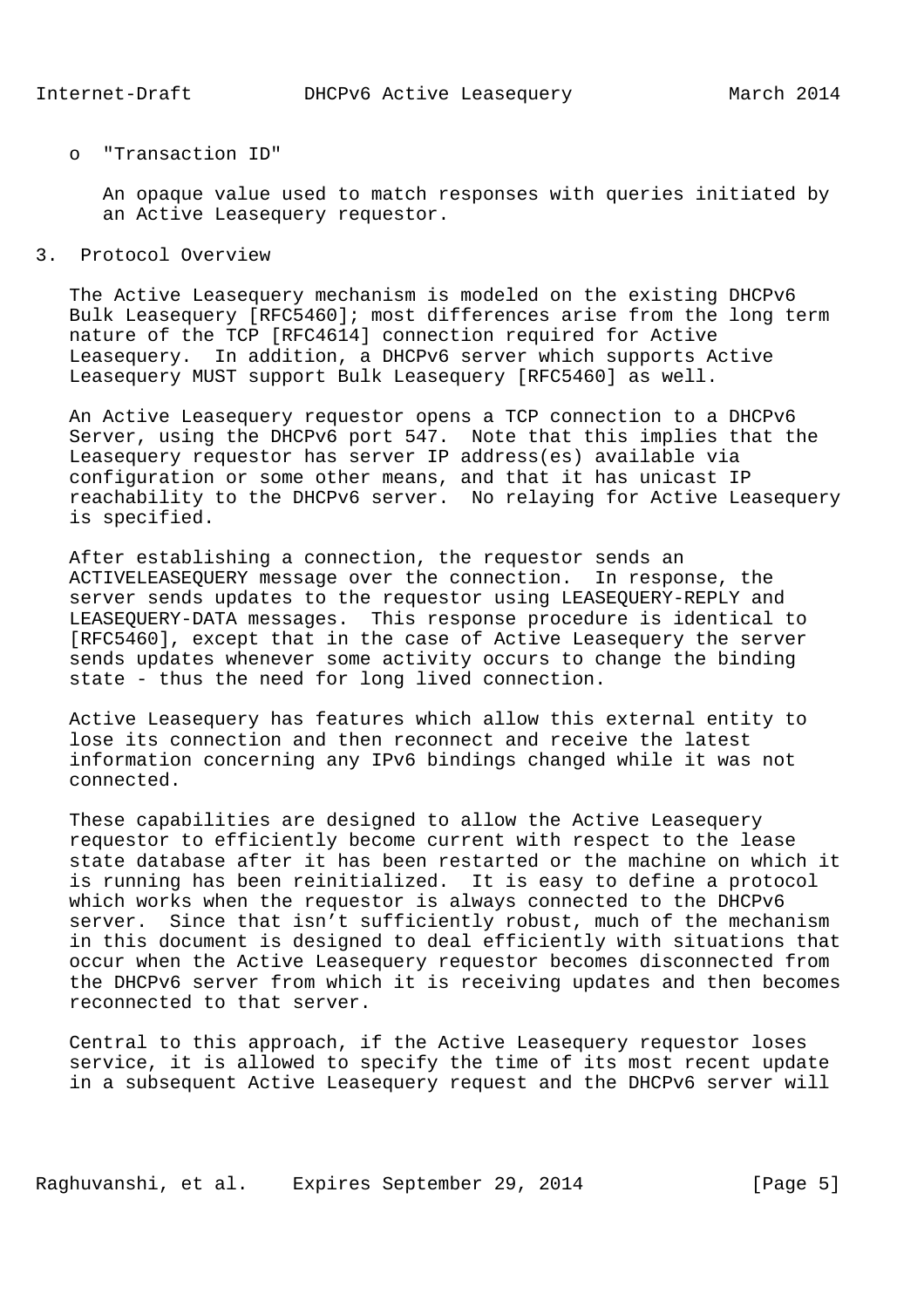determine whether or not data was missed while the Active Leasequery requestor was not connected.

 The DHCPv6 server processing the Active Leasequery request may limit the amount of data saved, and methods exist for the DHCPv6 server to inform the Active Leasequery requestor that more data was missed than could be saved. In this situation, the Active Leasequery requestor would issue a Bulk Leasequery [RFC5460] to recover information not available through an Active Leasequery.

 DHCPv6 servers are not required to keep any data corresponding to data missed on an Active Leasequery connection, but will typically choose to keep data corresponding to some recent activity available for subsequent queries by a DHCPv6 Active Leasequery requestor whose connection was temporarily interrupted. In other words, DHCPv6 servers supporting catch-up are required to have some mechanism to keep/save historic information of bindings.

 An Active Leasequery requestor would typically use Bulk Leasequery to initialize its database with all current data when that database contains no binding information. In addition, it would use Bulk Leasequery to recover missed information in the event that its connection with the DHCPv6 server was lost for a longer time than the DHCPv6 server would keep track of the specific changes to the IPv6 binding information.

 The messages sent by the server in response to an Active Leasequery request SHOULD be identical to the messages sent by the server to a Bulk Leasequery request regarding the way the data is encoded into the Active Leasequery responses. In addition, the actions taken by the Active Leasequery requestor to interpret the responses to an Active Leasequery request SHOULD be identical to the way that the requestor interprets the responses to a Bulk Leasequery request. Thus, the handling of OPTION\_CLIENT\_DATA and additional options discussed in the Bulk Leasequery specification [RFC5460] are to be followed when implementing Active Leasequery.

4. Interaction Between Active Leasequery and Bulk Leasequery

 Active Leasequery can be seen as an extension of the Bulk Leasequery protocol [RFC5460]. The format of packets returned to an Active Leasequery requestor are identical to that defined for the Bulk Leasequery protocol [RFC5460].

 Applications which employ Active Leasequery to keep a database up to date with respect to the DHCPv6 server's lease state database will usually use an initial Bulk Leasequery to bring their database into equivalence with that of the DHCPv6 server, and then use Active

Raghuvanshi, et al. Expires September 29, 2014 [Page 6]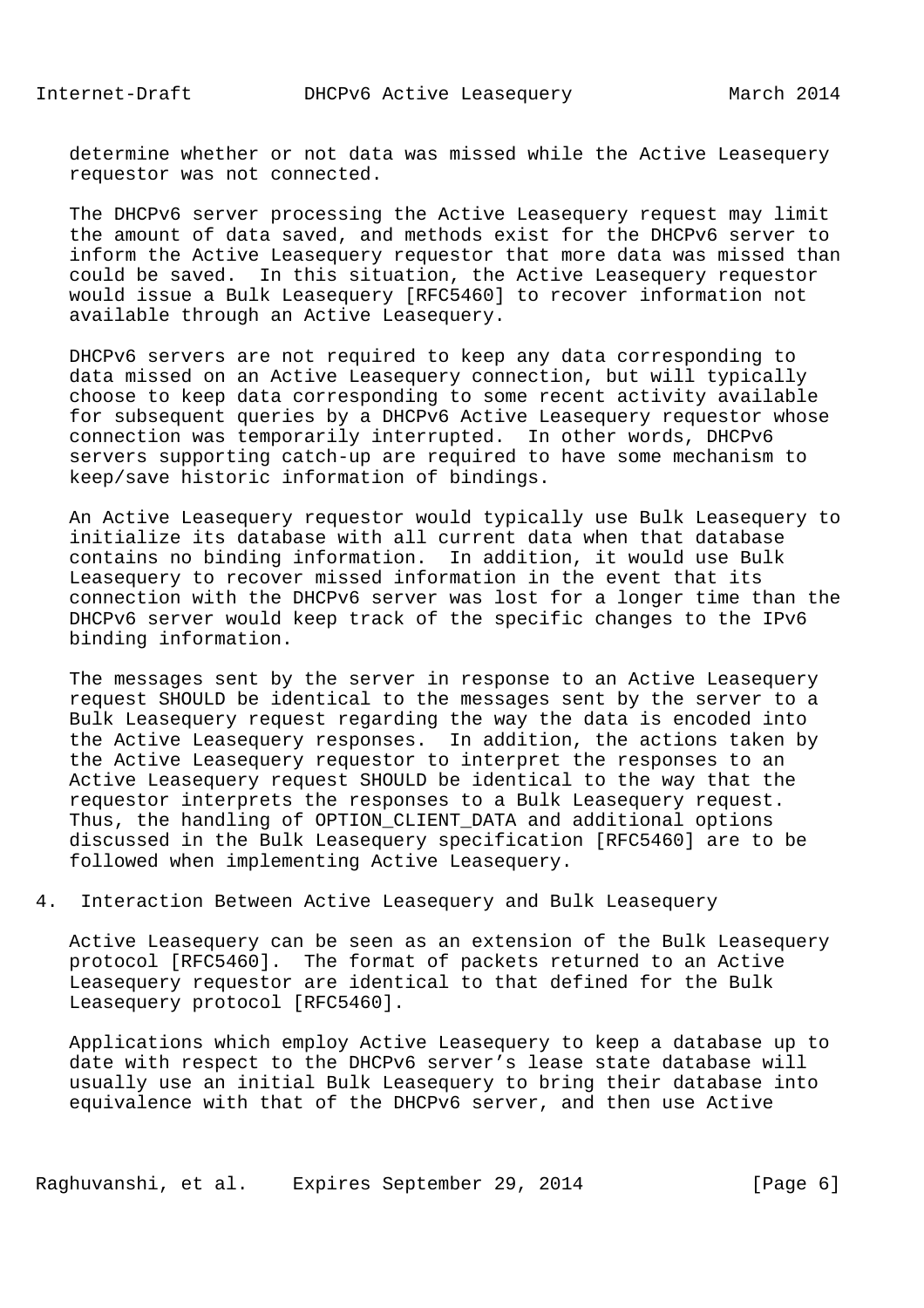Leasequery to keep that database current with respect to the DHCPv6 server's lease state database.

 There are several differences between the Active and Bulk Leasequery protocols. Active Leasequery defines a new message (ACTIVELEASEQUERY) to send Active Leasequery request to DHCPv6 server. An Active Leasequery connection sends all available updates to the requestor, based on OPTION\_LQ\_QUERY option (see Section 6.2.1).

 An Active Leasequery connection does not ever "complete", though the DHCPv6 server may drop the connection for a variety of reasons associated with some sort of exception condition.

## 5. Extension to DHCPv6 Bulk Leasequery

 This document extends to the capabilities of DHCPv6 Bulk Leasequery protocol [RFC5460] by defining new options (OPTION\_LQ\_BASE\_TIME, OPTION LO START TIME and OPTION LO END TIME). DHCPv6 server sends OPTION\_LQ\_BASE\_TIME option in Bulk Leasequery response if requestor ask for the same in Bulk Leasequery request. OPTION\_LQ\_START\_TIME and OPTION LQ END TIME can be used in Bulk Leasequery request made to DHCPv6 server. More details about these options are specified in Section 6.3.

- 6. Message and Option Definitions
- 6.1. Message Framing for TCP

 The use of TCP for the Active Leasequery protocol permits one or more DHCPv6 messages to be sent at a time. The receiver needs to be able to determine how large each message is. The same message framing technique used for DHCPv6 Bulk Leasequery [RFC5460] is used for Active Leasequery as well.

 The intent in using the same format is that code which currently knows how to deal with a message returned from DHCPv6 Bulk Leasequery [RFC5460] will be able to deal with the message held inside of the TCP framing.

6.2. Messages

 The LEASEQUERY-REPLY message is defined in [RFC5007]. The LEASEQUERY-DATA and LEASEQUERY-DONE messages are defined in [RFC5460].

 In an Active Leasequery exchange, a single LEASEQUERY-REPLY message is used to indicate the success or failure of a query, and to carry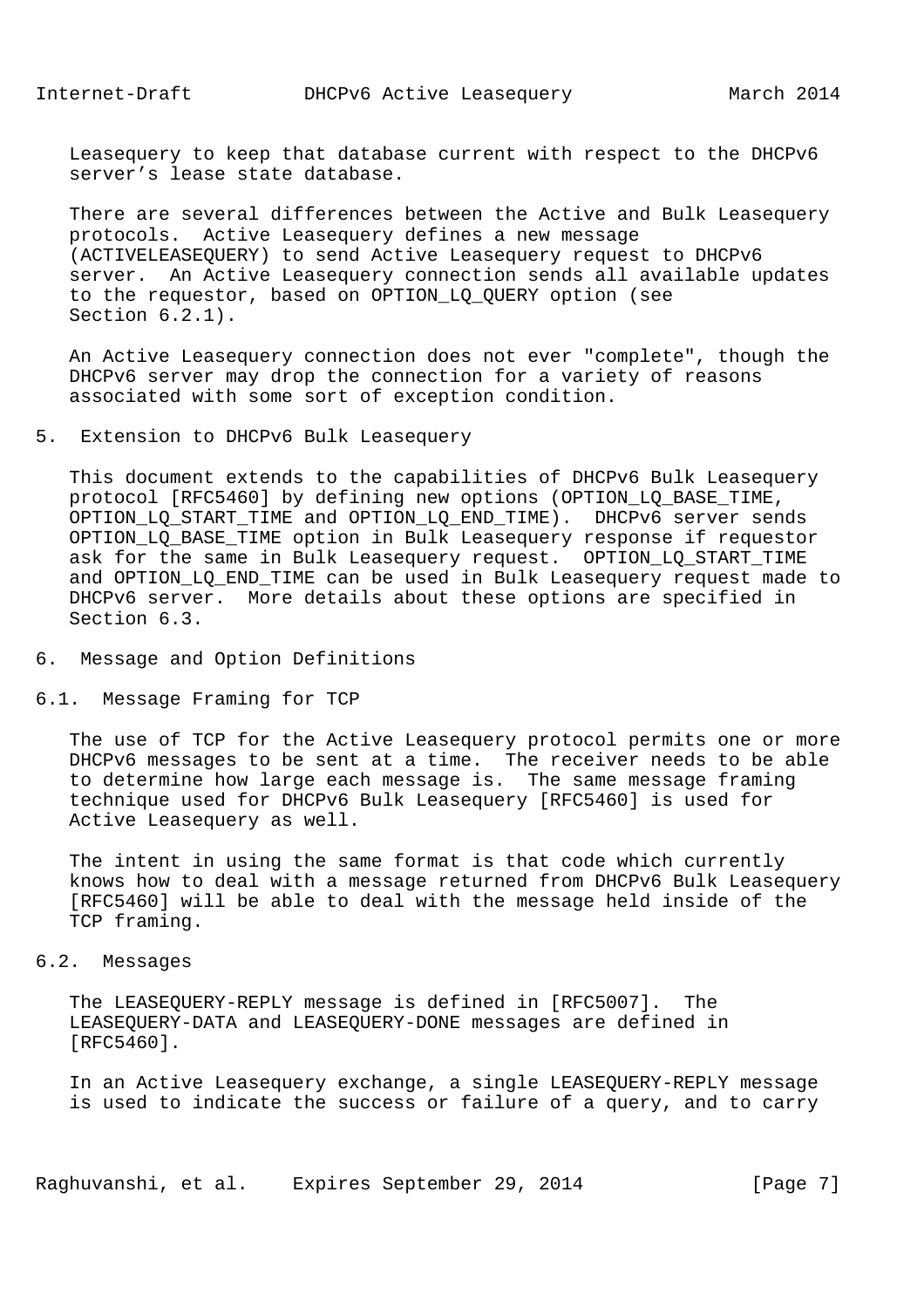data that do not change in the context of a single query and answer, such as the Server-ID and Client-ID options. If a query is successful, only a single LEASEQUERY-REPLY message MUST appear. If the server is returning binding data, the LEASEQUERY-REPLY also contains the first client's binding data in an OPTION\_CLIENT\_DATA option. Additional binding data is returned using LEASEQUERY-DATA message as explained in DHCPv6 Bulk Leasequery [RFC5460]. In case of failure query, single LEASEQUERY-REPLY message is returned without any binding data.

## 6.2.1. ACTIVELEASEQUERY

 The new message type (ACTIVELEASEQUERY) is designed for keeping the requestor up to date in real-time (or near real-time) with DHCPv6 bindings. It asks the server to return DHCPv6 bindings activity that occurs subsequent to the receipt of the Active Leasequery request.

 An ACTIVELEASEQUERY request MUST contain a transaction-id, and that transaction-id MUST BE locally unique to the TCP connection to the DHCPv6 server.

 When sending an Active Leasequery request, the requestor MAY include the OPTION\_LQ\_START\_TIME option in the ACTIVELEASEQUERY request. In this case, DHCPv6 server returns all the bindings changed on or after the OPTION\_LQ\_START\_TIME.

 If the requestor is interested in receiving all binding updates from the DHCPv6 server, it MUST NOT include the OPTION\_LQ\_QUERY option in the ACTIVELEASEQUERY message. But if the requestor is only interested in specific binding updates, it MAY include an OPTION\_LQ\_QUERY option along with a query-types defined in [RFC5007] and [RFC5460].

 Other DHCPv6 options used in the LEASEQUERY message (as specified in [RFC5460]) can also be used in the ACTIVELEASEQUERY request.

# 6.3. Options

 New options (OPTION\_LQ\_BASE\_TIME, OPTION\_LQ\_START\_TIME and OPTION\_LQ\_END\_TIME) are defined as an extension to DHCPv6 Bulk Leasequery [RFC5460]. The reply messages for Active Leasequery uses these options along with the options defined in [RFC3315], [RFC5007] and [RFC5460].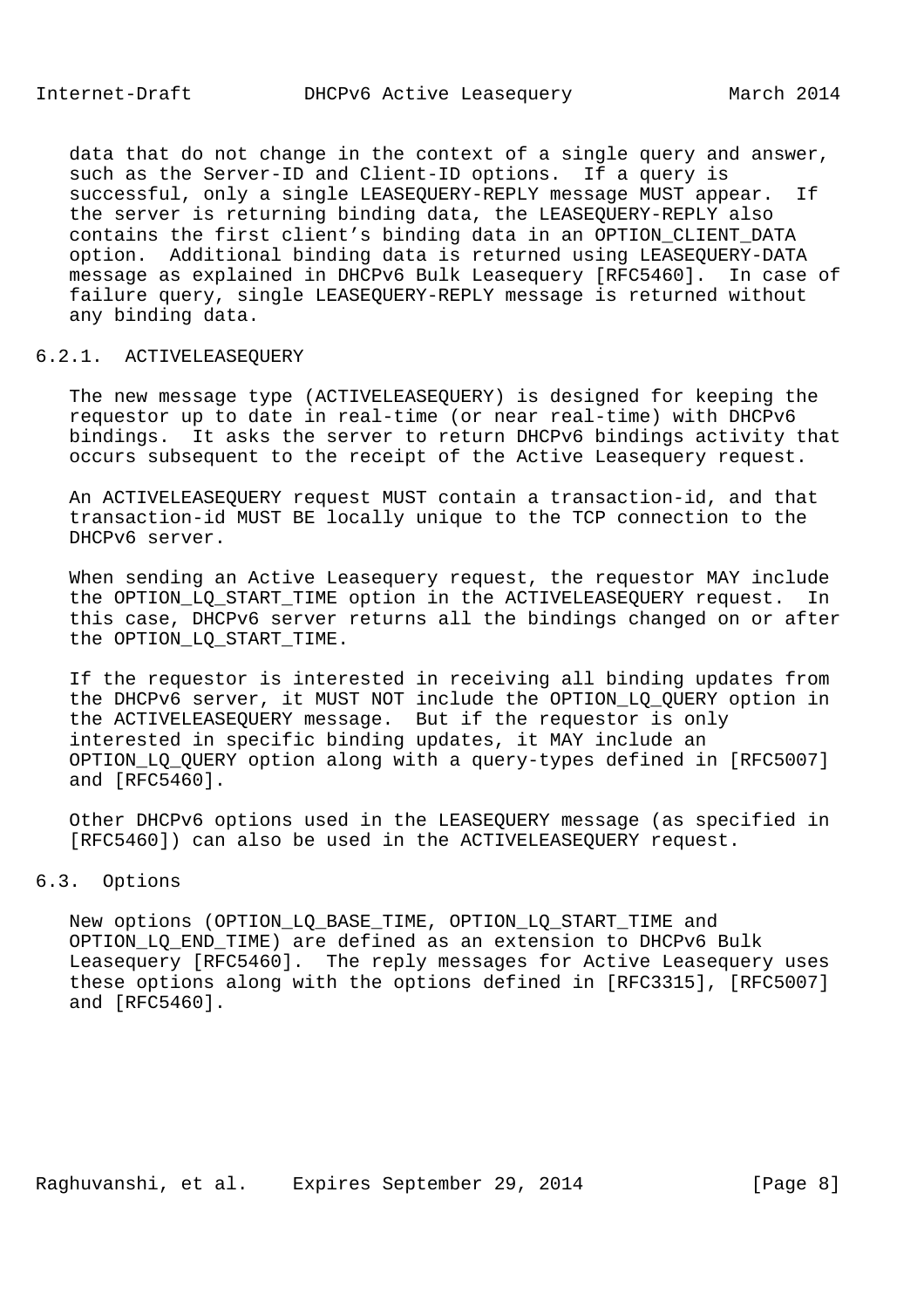## 6.3.1. OPTION\_LQ\_BASE\_TIME

 The OPTION\_LQ\_BASE\_TIME option is the current time the message was created to be sent by the DHCPv6 server to the requestor of the Active or Bulk Leasequery if requestor ask for the same in Active or Bulk Leasequery request. This MUST be an absolute time (i.e. seconds since midnight January 1, 2000 UTC). All of the other time based options in the reply message are relative to this time, including OPTION CLT TIME [RFC5007]. This time is in the context of the DHCPv6 server who placed this option in a message.

This is an unsigned integer in network byte order.

The code for this option is TBD.

 $0$  and  $1$  and  $2$  3 0 1 2 3 4 5 6 7 8 9 0 1 2 3 4 5 6 7 8 9 0 1 2 3 4 5 6 7 8 9 0 1 +-+-+-+-+-+-+-+-+-+-+-+-+-+-+-+-+-+-+-+-+-+-+-+-+-+-+-+-+-+-+-+-+ | OPTION\_LQ\_BASE\_TIME | option-len | +-+-+-+-+-+-+-+-+-+-+-+-+-+-+-+-+-+-+-+-+-+-+-+-+-+-+-+-+-+-+-+-+ | base-time | +-+-+-+-+-+-+-+-+-+-+-+-+-+-+-+-+-+-+-+-+-+-+-+-+-+-+-+-+-+-+-+-+

| option-code | OPTION LO BASE TIME (TBD). |
|-------------|----------------------------|
| option-len  |                            |
| base-time   | DHCPv6 Server Base Time.   |

## 6.3.2. OPTION\_LQ\_START\_TIME

The OPTION\_LQ\_START\_TIME option specifies a query start time to the DHCPv6 server. If specified, only bindings that have changed on or after the OPTION\_LQ\_START\_TIME should be included in the response to the query. This option MAY be used in Active or Bulk Leasequery requests made to a DHCPv6 server.

The requestor MUST determine the OPTION LO START TIME using lease information it has received from the DHCPv6 server. This MUST be an absolute time in the DHCPv6 server's context (see Section 8.4).

 Typically (though this is not a requirement) the OPTION\_LQ\_START\_TIME option will contain the value most recently received in a OPTION\_LQ\_BASE\_TIME option by the requestor, as this will indicate the last successful communication with the DHCPv6 server.

This is an unsigned integer in network byte order.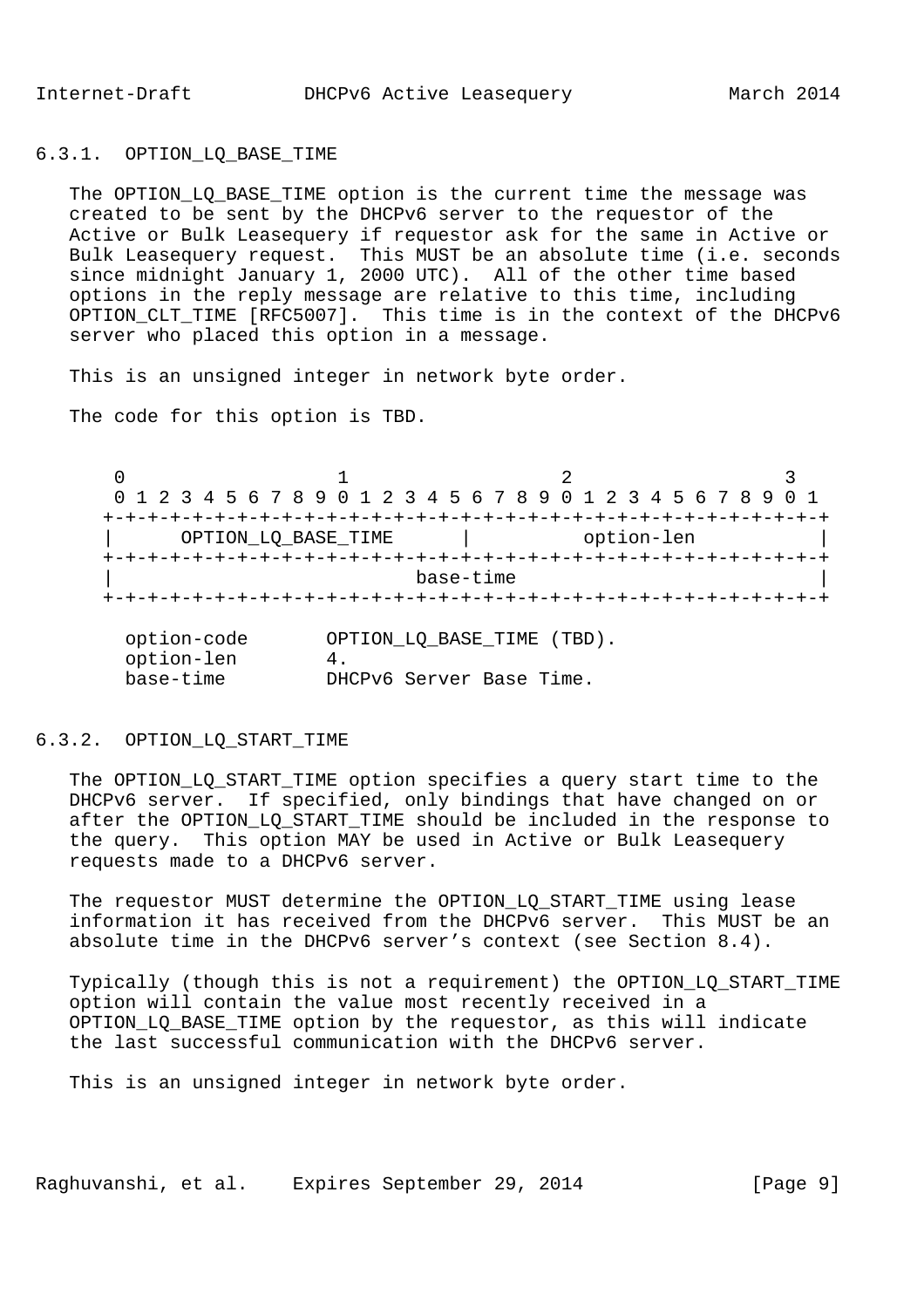The code for this option is TBD.

 $0$  and  $1$  and  $2$  3 0 1 2 3 4 5 6 7 8 9 0 1 2 3 4 5 6 7 8 9 0 1 2 3 4 5 6 7 8 9 0 1 +-+-+-+-+-+-+-+-+-+-+-+-+-+-+-+-+-+-+-+-+-+-+-+-+-+-+-+-+-+-+-+-+ OPTION\_LQ\_START\_TIME | option-len +-+-+-+-+-+-+-+-+-+-+-+-+-+-+-+-+-+-+-+-+-+-+-+-+-+-+-+-+-+-+-+-+ query-start-time +-+-+-+-+-+-+-+-+-+-+-+-+-+-+-+-+-+-+-+-+-+-+-+-+-+-+-+-+-+-+-+-+

 option-code OPTION\_LQ\_START\_TIME (TBD). option-len 4. query-start-time DHCPv6 Server Query Start Time.

#### 6.3.3. OPTION\_LQ\_END\_TIME

The OPTION LQ END TIME option specifies a query end time to the DHCPv6 server. If specified, only bindings that have changed on or before the OPTION\_LQ\_END\_TIME should be included in the response to the query. This option MAY be used in a Bulk Leasequery request. But it MUST NOT be used in an Active Leasequery request.

The requestor MUST determine the OPTION LO END TIME based on lease information it has received from the DHCPv6 server. This MUST be an absolute time in the context of the DHCPv6 server.

 In the absence of information to the contrary, the requestor SHOULD assume that the time context of the DHCPv6 server is identical to the time context of the requestor (see Section 8.4).

This is an unsigned integer in network byte order.

The code for this option is TBD.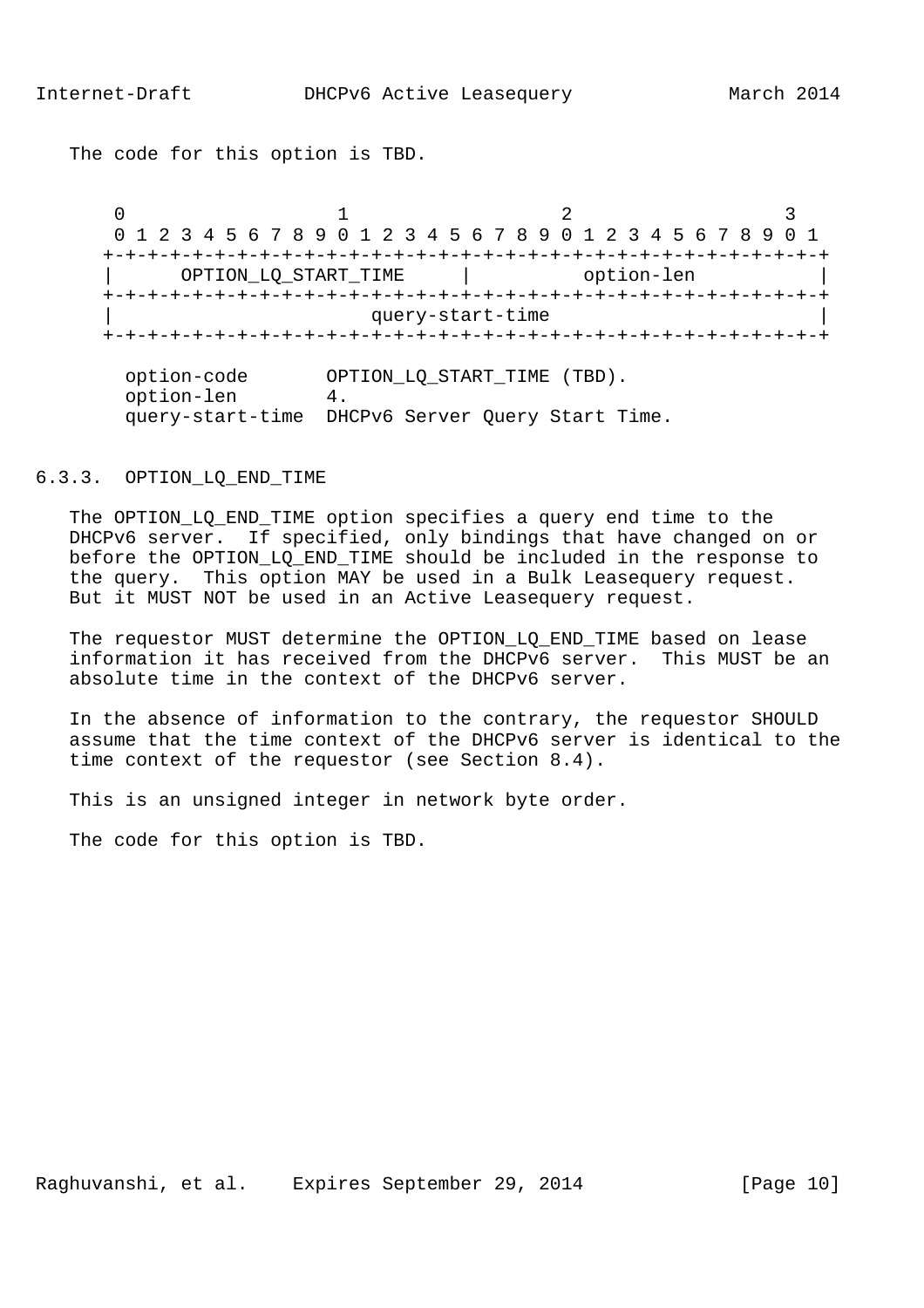$0$  and  $1$  and  $2$  3 0 1 2 3 4 5 6 7 8 9 0 1 2 3 4 5 6 7 8 9 0 1 2 3 4 5 6 7 8 9 0 1 +-+-+-+-+-+-+-+-+-+-+-+-+-+-+-+-+-+-+-+-+-+-+-+-+-+-+-+-+-+-+-+-+ | OPTION\_LQ\_END\_TIME | option-len | +-+-+-+-+-+-+-+-+-+-+-+-+-+-+-+-+-+-+-+-+-+-+-+-+-+-+-+-+-+-+-+-+ query-end-time +-+-+-+-+-+-+-+-+-+-+-+-+-+-+-+-+-+-+-+-+-+-+-+-+-+-+-+-+-+-+-+-+ option-code OPTION\_LQ\_END\_TIME (TBD). option-len 4. query-end-time DHCPv6 Server Query End Time.

# 6.4. Connection and Transmission Parameters

 Active Leasequery uses the same port configuration as DHCPv6 Bulk Leasequery [RFC5460]. It also uses the other transmission parameters (BULK\_LQ\_DATA\_TIMEOUT and BULK\_LQ\_MAX\_CONNS) as defined in [RFC5460].

 This section presents a table of values used to control Active Leasequery behavior, including recommended defaults. Implementations MAY make these values configurable. However, configuring too-small timeout values may lead to harmful behavior both to this application as well as to other traffic in the network. As a result, timeout values smaller than the default values SHOULD NOT be used.

| Parameter              | Default    | Description                          |
|------------------------|------------|--------------------------------------|
| ACTIVE_LQ_RCV_TIMEOUT  | 120 secs   | Active Leasequery receive<br>timeout |
| ACTIVE_LQ_SEND_TIMEOUT | $120$ secs | Active Leasequery send<br>timeout    |
| ACTIVE_LQ_IDLE_TIMEOUT | 60 secs    | Active Leasequery idle<br>timeout    |

7. Information Communicated by Active Leasequery

 While the information communicated by a DHCPv6 Bulk Leasequery [RFC5460] is taken directly from the DHCPv6 server's lease state database, the information communicated by an Active Leasequery is real-time information. As such, it is the information which is currently associated with a particular binding in the DHCPv6 server's lease state database.

 This is of significance, because if the Active Leasequery requestor runs slowly or the requestor disconnects from the DHCPv6 server and

Raghuvanshi, et al. Expires September 29, 2014 [Page 11]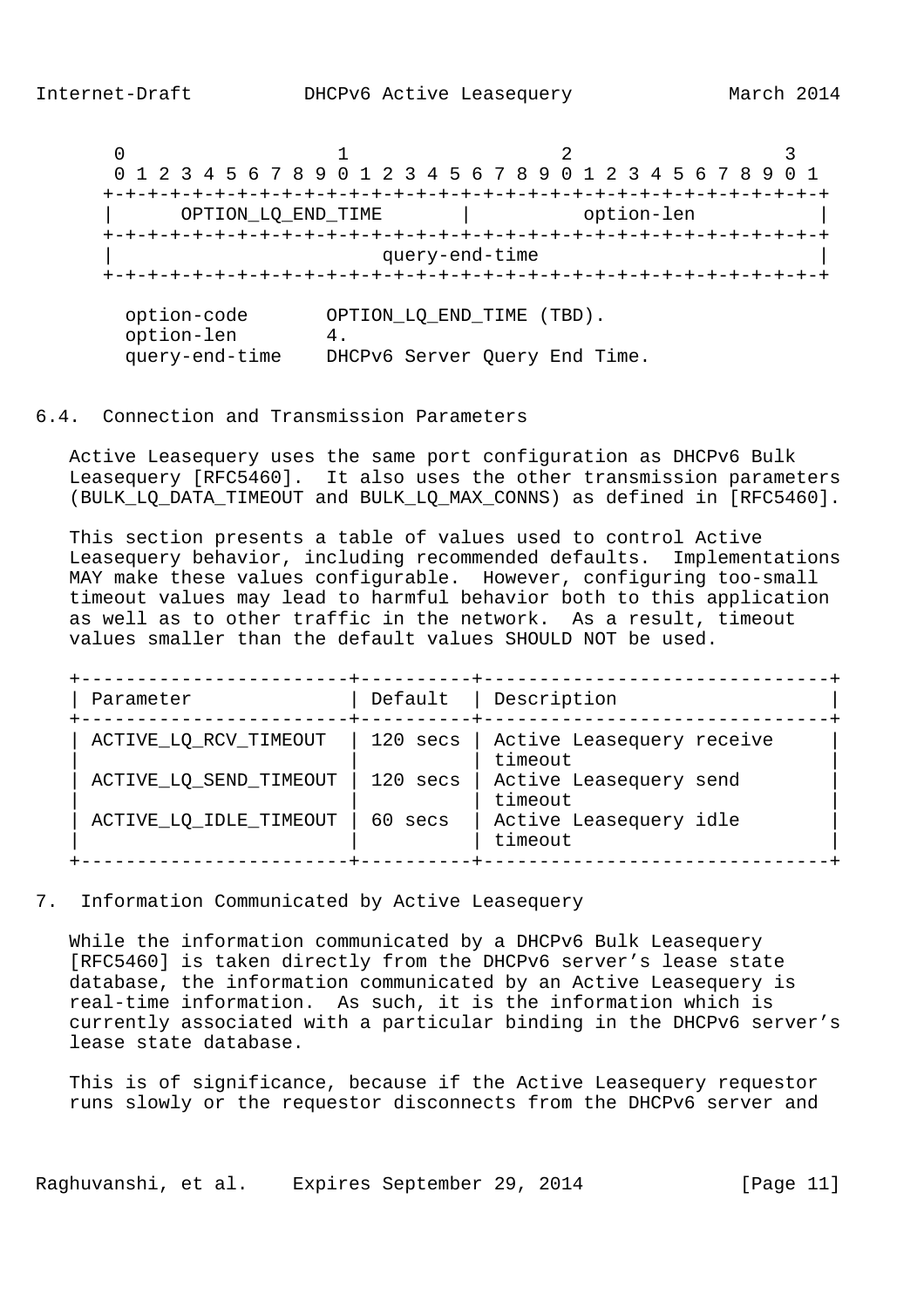then reconnects with an OPTION LO START TIME option (signaling a catch-up operation), the information communicated to the Active Leasequery requestor is only the most current information from the DHCPv6 server's lease state database.

 The requestor of an Active Leasequery MUST NOT assume that every lease state change is communicated across an Active Leasequery connection. Even if the Active Leasequery requestor remains connected, the DHCPv6 server is only required to transmit information about a binding that is current when the packet is created and handed off to the TCP stack to send to the requestor.

 If the TCP connection blocks and the DHCPv6 server is waiting to send information down the connection, when the connection becomes available to be written the DHCPv6 server MAY create the packet to send at this time. The current state of the binding will be sent, and any transition in state or other information that occurred while the TCP connection was blocked will be lost.

 Thus, the Active Leasequery protocol does not allow the requestor to build a complete history of every activity on every lease. An effective history of the important state changes for a lease can be created if the parameters of the DHCPv6 server are tuned to take into account the requirements of an Active Leasequery requestor. For instance, the period after the expiration or release of a binding could be configured long enough (say several minutes, well more than the receive timeout), so that an Active Leasequery requestor would be less likely to miss any changes in the binding.

## 8. Requestor Behavior

## 8.1. Connecting and General Processing

 A Requestor attempts to establish a TCP connection to a DHCPv6 Server in order to initiate an Active Leasequery exchange. If the attempt fails, the Requestor MAY retry.

 If an Active Leasequery is terminated prematurely by a LEASEQUERY- DONE with a DHCPv6 status code (carried in an OPTION\_STATUS\_CODE option) of QueryTerminated or by the failure of the connection over which it was being submitted, the requestor MAY retry the request after the creation of a new connection.

 Messages from the DHCPv6 server come as multiple responses to a single ACTIVELEASEQUERY message. Thus, each ACTIVELEASEQUERY request MUST have an xid (transaction-id) unique on the connection on which it is sent, and all of the messages which come as a response to it contain the same xid as the request. It is the xid which allows the

Raghuvanshi, et al. Expires September 29, 2014 [Page 12]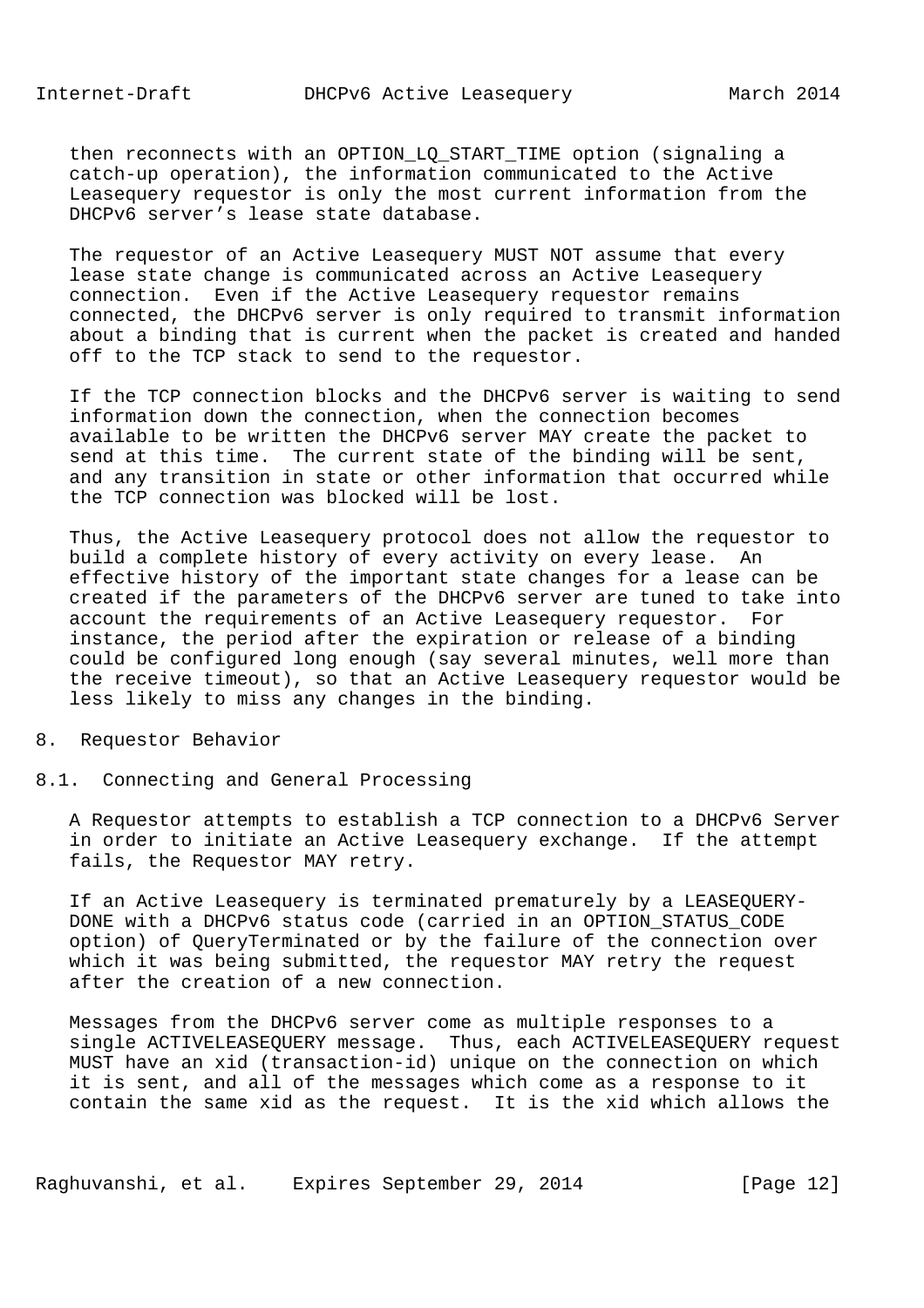data-streams of two or more different ACTIVELEASEQUERY requests to be de-multiplexed by the requestor.

 A requestor MAY send an ACTIVELEASEQUERY request to a DHCPv6 server and immediately close the transmission side of its TCP connection, and then read the resulting response messages from the DHCPv6 server. This is not required, and the usual approach is to leave both sides of the TCP connection up until at least the conclusion of the Active Leasequery.

## 8.2. Forming an Active Leasequery

 The Active Leasequery is designed to create a long lived connection between the requestor and the DHCPv6 server processing the active query. The DHCPv6 server will send binding information back across this connection with minimal delay after it learns of the binding information. It will learn about bindings either because it makes the bindings itself or because it has received information about a binding from another server.

 To form the Active Leasequery, a DHCPv6 request is constructed with a message type of ACTIVELEASEQUERY. The DHCPv6 request MUST contain a transaction-id, and that transaction-id MUST BE locally unique to the TCP connection to the DHCPv6 server.

 An important capability of the Active Leasequery is the ability of the requestor to specify that some recent data be sent immediately to the requestor in parallel with the transmission of the ongoing binding information in more or less real time. This capability is used in order to allow an Active Leasequery requestor to recover missed information in the event that it temporarily loses connectivity with the DHCPv6 server processing a previous Active Leasequery.

 Note that until all of the recent data (catch-up data) has been received, the requestor MUST NOT keep track of the base-time (OPTION\_LQ\_BASE\_TIME) received in Leasequery reply messages to use later in a subsequent Active Leasequery request.

 This capability is enabled by the transmission of an OPTION LO BASE TIME option with each Leasequery reply sent as the result of a previous Active Leasequery. The requestor will typically keep track of the highest base-time received from a particular DHCPv6 server over an Active Leasequery connection, and in the event that the requestor finds it necessary (for whatever reason) to reestablish an Active Leasequery connection to that DHCPv6 server, the requestor will place this highest base-time value into an OPTION\_LQ\_START\_TIME option in the new Active Leasequery request.

Raghuvanshi, et al. Expires September 29, 2014 [Page 13]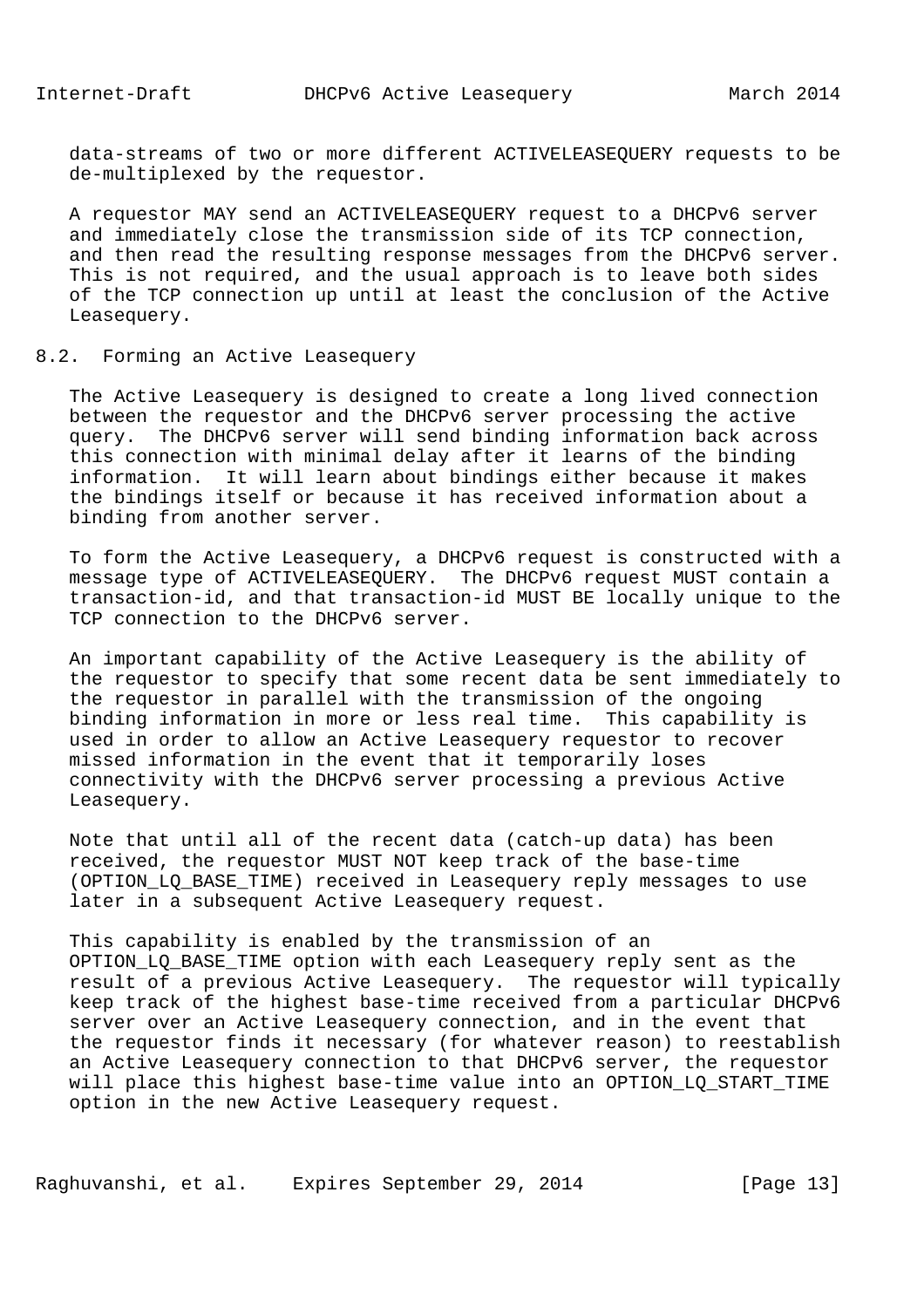If the requestor doesn't wish to request an update of information missed when it was not connected to the DHCPv6 server, then it does not include the OPTION\_LQ\_START\_TIME option in the Active Leasequery request.

 If the TCP connection becomes blocked or stops being writable while the requestor is sending its query, the requestor SHOULD be prepared to terminate the connection after BULK\_LQ\_DATA\_TIMEOUT. We make this recommendation to allow requesters to control the period of time they are willing to wait before abandoning a connection, independent of notifications from the TCP implementations they may be using.

#### 8.3. Processing Active Replies

 The Requestor attempts to read a DHCPv6 LEASEQUERY-REPLY message from the TCP connection. If the stream of replies becomes blocked, the Requestor SHOULD be prepared to terminate the connection after ACTIVE\_LQ\_RCV\_TIMEOUT, and MAY begin retry processing if configured to do so.

 The requestor examines the LEASEQUERY-REPLY message, and determines how to proceed. Message validation rules are specified in DHCPv6 Leasequery [RFC5007] and DHCPv6 Bulk Leasequery [RFC5460]. If the reply contains an DHCPv6 status code (carried in an OPTION\_STATUS\_CODE option), the requestor follows the recommendations in [RFC5007].

 Note that an Active Leasequery request specifically requests the DHCPv6 server to create a long-lived connection which may not have data transferring continuously during its lifetime. Therefore the DHCPv6 server will send a LEASEQUERY-DATA message without binding data (OPTION\_CLIENT\_DATA) every ACTIVE\_LQ\_IDLE\_TIMEOUT seconds (default 60) in order for the requestor to know that the connection remains alive. This approach is followed only when connection is idle (i.e. server has no binding data to send). During normal binding data exchange, receiving of LEASEQUERY-DATA message by requestor itself signifies that connection is active. Note that the default for ACTIVE\_LQ\_RCV\_TIMEOUT is 120 seconds, twice the value of the ACTIVE\_LQ\_IDLE\_TIMEOUT's default of 60 seconds which drives the DHCPv6 server to send messages. Thus ACTIVE\_LQ\_RCV\_TIMEOUT controls how sensitive the requestor is to be to delays by the DHCPv6 server in sending updates or LEASEQUERY-DATA messages.

 A single Active Leasequery can and usually will result in a large number of replies. The Requestor MUST be prepared to receive more than one reply with transaction-ids matching a single ACTIVELEASEQUERY message from a single DHCPv6 server.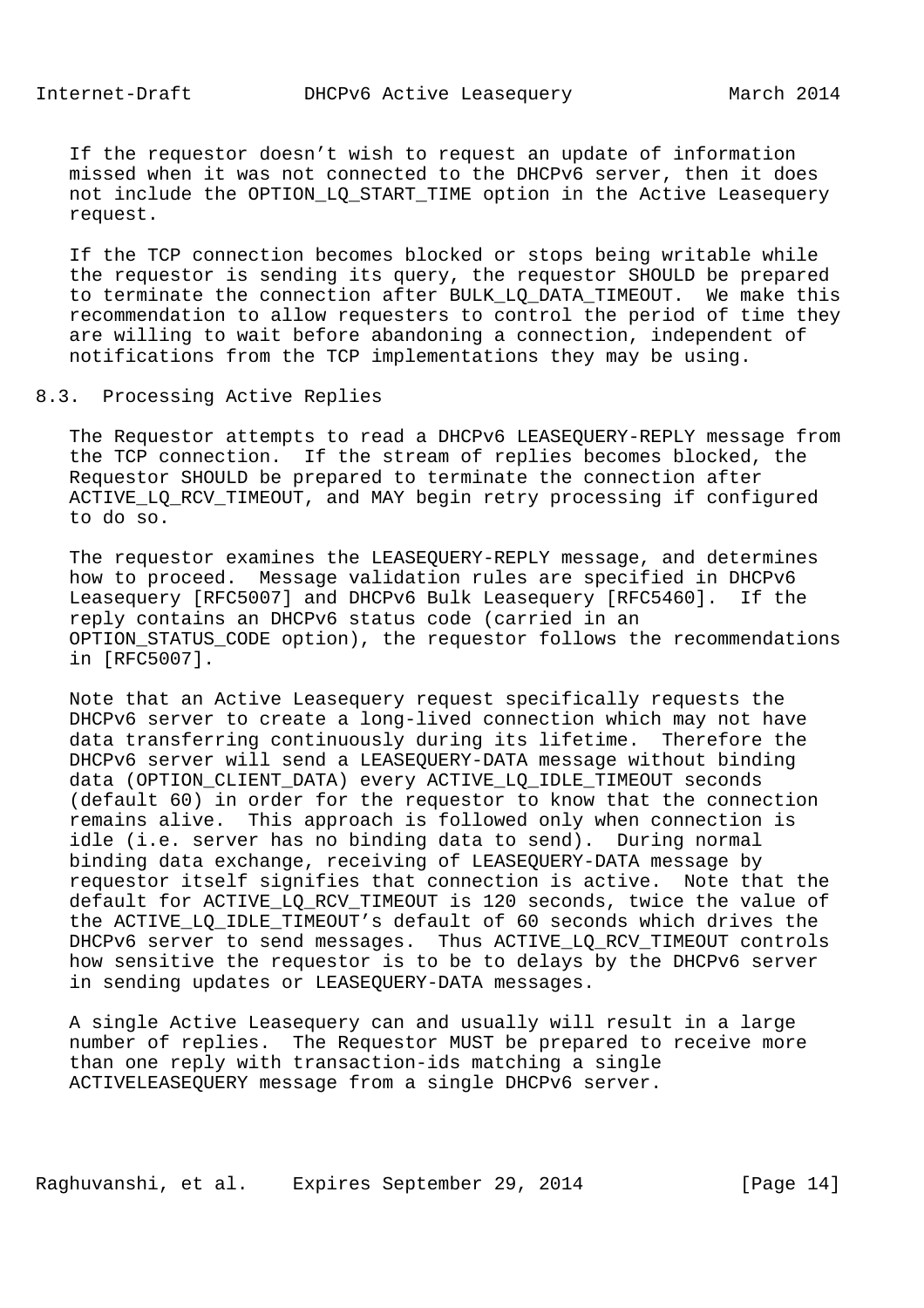An Active Leasequery has two regimes -- during the catch-up phase, if any, and after any catch-up phase. During the catch-up phase (if one exists), the data returned in the OPTION\_LQ\_BASE\_TIME option in a LEASEQUERY-REPLY or LEASEQUERY-DATA message may appear to be ordered, but the most recent change in the lease state data being returned is not related to the OPTION\_LQ\_BASE\_TIME option value in the messages. Another way to say this is that the ordering of the updates sent by the DHCPv6 server during the catch-up phase is independent of the ordering in the changes in the lease state data. The OPTION LO BASE TIME option from messages during this phase MUST NOT be saved and used in a subsequent ACTIVELEASEQUERY message's OPTION\_LQ\_START\_TIME option as it does not represent the extent of progress of the catch-up activity.

 After the catch-up phase, or during the entire series of messages received as the response to an Active Leasequery request with no OPTION\_LQ\_START\_TIME (and therefore no catch-up phase), the OPTION\_LQ\_BASE\_TIME option of the most recent message SHOULD be saved as a record of the most recent time that data was received. This base-time (in the context of the DHCPv6 server) can be used in a subsequent Active Leasequery message's OPTION\_LQ\_START\_TIME after a loss of the Active Leasequery connection.

 The LEASEQUERY-DONE message MAY unilaterally terminate a successful Active Leasequery request which is currently in progress in the event that the DHCPv6 server determines that it cannot continue processing a ACTIVELEASEQUERY request. For example, when a server is requested to shut down it SHOULD send a LEASEQUERY-DONE message with a DHCPv6 status code of QueryTerminated and include OPTION\_LQ\_BASE\_TIME option in the message. This SHOULD be the last message on that connection, and once the message has been transmitted, the server should close the connection.

 After receiving LEASEQUERY-DONE with a QueryTerminated status from a server, the Requestor MAY close the TCP connection to that server.

8.3.1. Processing Replies from a Request Containing a OPTION\_LQ\_START\_TIME

 If the Active Leasequery was requested with an OPTION\_LQ\_START\_TIME option, the DHCPv6 server will attempt to send information about all bindings that changed since the time specified in the OPTION\_LQ\_START\_TIME. This is the catch-up phase of the Active Leasequery processing. The DHCPv6 server MAY also begin immediate updates over the same connection of real-time binding information changes. Thus, the catch-up phase may run in parallel with the normal updates generated by the Active Leasequery request.

Raghuvanshi, et al. Expires September 29, 2014 [Page 15]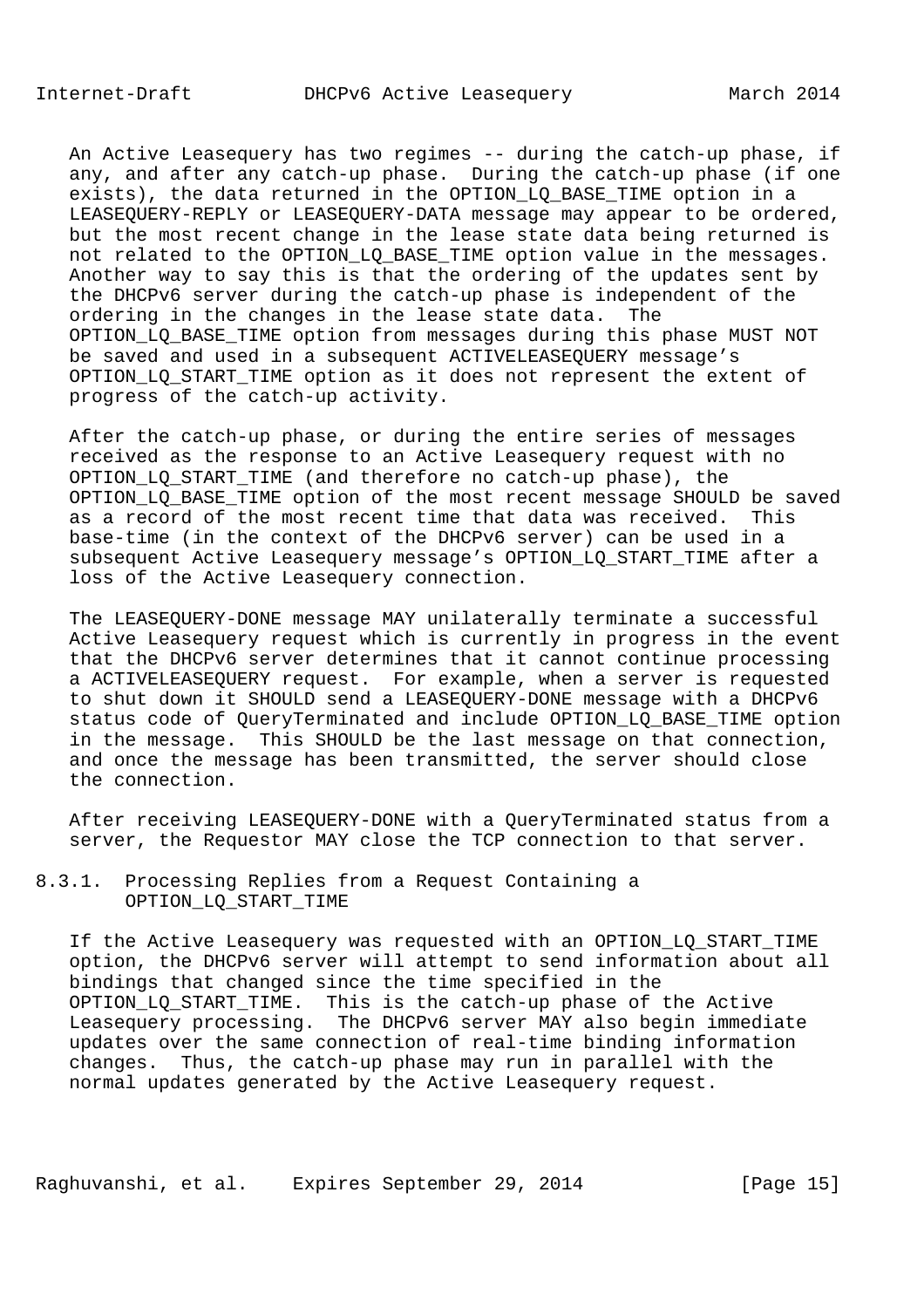A DHCPv6 server MAY keep only a limited amount of time ordered information available to respond to an Active Leasequery request containing an OPTION\_LQ\_START\_TIME option. Thus, it is possible that the time specified in the OPTION LO START TIME option represents a time not covered by the time ordered information kept by the DHCPv6 server. If this should occur, and there is not enough data saved in the DHCPv6 server to satisfy the request specified by the OPTION\_LQ\_START\_TIME option, the DHCPv6 server will reply immediately with a LEASEQUERY-REPLY message with a DHCPv6 status code of DataMissing with a base-time option equal to the server's current time. This will signal the end of the catch-up phase, and the only updates that will subsequently be received on this connection are the real-time updates from the Active Leasequery request.

 If there is enough data saved to satisfy the request, then LEASEQUERY-REPLY (with OPTION STATUS CODE of Success or reply without OPTION\_STATUS\_CODE option) and LEASEQUERY-DATA messages will begin arrive from the DHCPv6 server. Some of these messages will be related to the OPTION\_LQ\_START\_TIME request and be part of the catch up phase. Some of these messages will be real-time updates of binding changes taking place in the DHCPv6 server. In general, there is no way to determine the source of each message.

 Until the catch-up phase is complete, the latest base-time value received from a DHCPv6 server processing an Active Leasequery request cannot be reset from the incoming messages because to do so would compromise the ability to recover lost information if the Active Leasequery were to terminate prior to the completion of the catch-up phase.

 The requestor will know that the catch-up phase is complete when the DHCPv6 server will transmit a LEASEQUERY-DATA message with the DHCPv6 status code of CatchUpComplete. Once this message is transmitted, all additional LEASEQUERY-DATA messages will relate to real-time ("new") binding changes in the DHCPv6 server.

 As discussed in Section 8.3, the requestor SHOULD keep track of the latest base-time option value received over a particular connection, to be used in a subsequent Active Leasequery request -- but only if the catch-up phase is complete. Prior to the completion of the catch-up phase, if the connection should go away or if the requestor receives a LEASEQUERY-DONE message, then when it reconnects it MUST use the base-time value from the previous connection and not any base-time value received from the recently closed connection.

 In the event that there was enough data available to the DHCPv6 server to begin to satisfy the request implied by the OPTION LO START TIME option, but during the processing of that data

Raghuvanshi, et al. Expires September 29, 2014 [Page 16]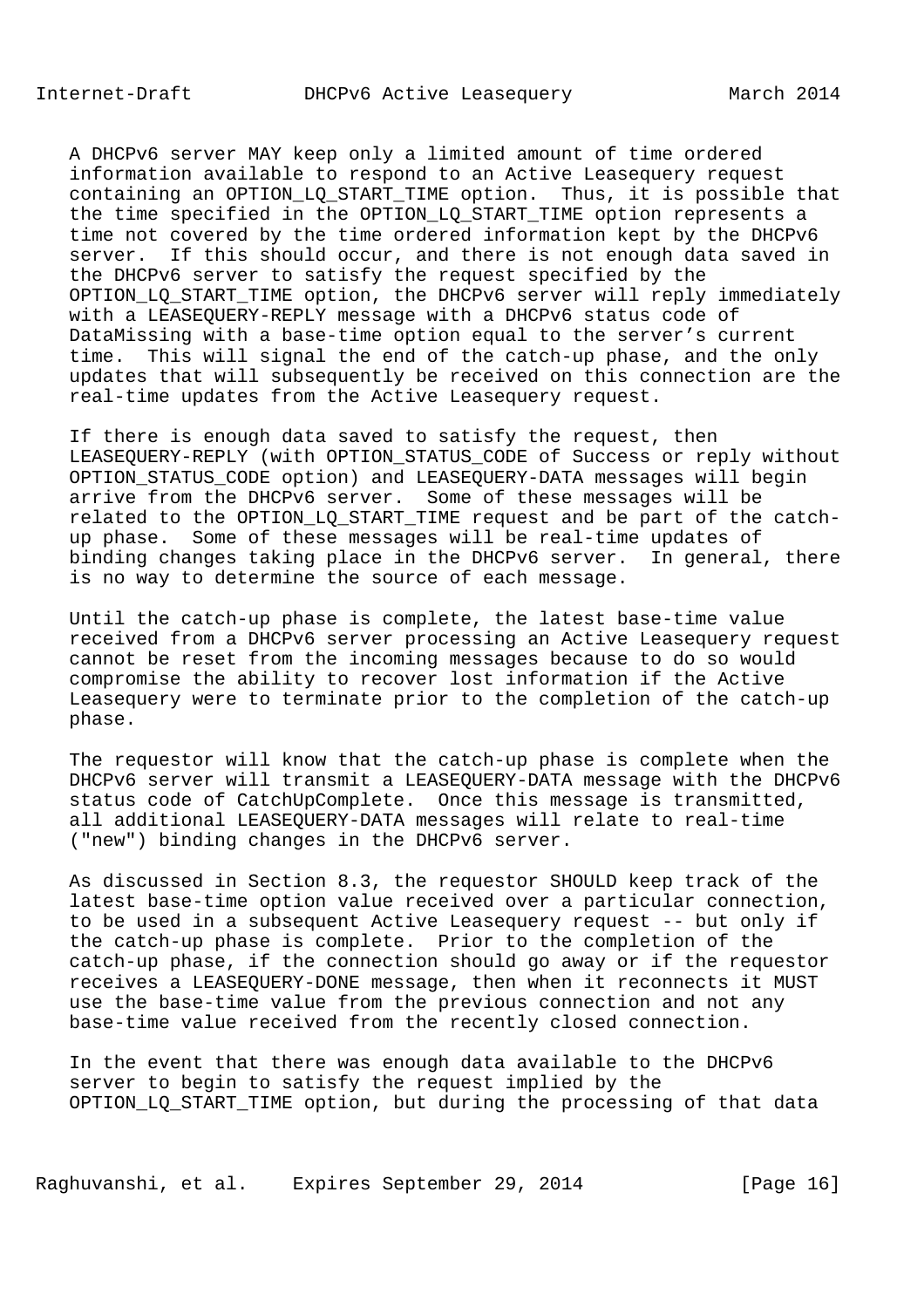the server found that it was unable to continue (perhaps there was barely enough, the connection is very slow, and the aging algorithm causes the saved data to become unavailable) the DHCPv6 server will terminate the catch-up phase of processing immediately by sending a LEASEQUERY-DATA message with a DHCPv6 status code of DataMissing and with a base-time option of the current time.

 The requestor MUST NOT assume that every individual state change of every binding during the period from the time specified in the OPTION\_LQ\_START\_TIME and the present is replicated in an Active Leasequery reply message. The requestor MAY assume that at least one Active Leasequery reply message will exist for every binding which had one or more changes of state during the period specified by the OPTION LO START TIME and the current time. The last message for each binding will contain the state at the current time, and there may be one or more messages concerning a single binding during the catch-up phase of processing.

 If a binding changed state multiple times during the time that the requestor was not connected (that is, during the time from the OPTION\_LQ\_START\_TIME and the present), then only the current binding information will be sent during the catch-up phase. However, the requestor MUST NOT assume that every intermediate state change that occurred during the period from the OPTION\_LQ\_START\_TIME to the present will be represented by an individual Leasequery message.

 If the LEASEQUERY-REPLY or LEASEQUERY-DATA message containing a DHCPv6 status code of DataMissing is received and the requestor is interested in keeping its database up to date with respect to the current state of bindings in the DHCPv6 server, then the requestor SHOULD issue a Bulk Leasequery request to recover the information missing from its database. This Bulk Leasequery request should include a OPTION\_LQ\_START\_TIME option with the same value as the OPTION\_LQ\_START\_TIME option previously included in the ACTIVELEASEQUERY responses from the DHCPv6 server, and an OPTION\_LQ\_END\_TIME option equal to the OPTION\_LQ\_BASE\_TIME option returned by the DHCPv6 server in the LEASEQUERY-REPLY or LEASEQUERY- DATA message with the DHCPv6 status code of DataMissing.

 In the event that the requestor receives a LEASEQUERY-REPLY or LEASEQUERY-DATA message with a DHCPv6 status code of DataMissing, it is a reasonable assumption that it is interested in keeping its database up to date with respect to the DHCPv6 server's internal binding database or it would not have included the OPTION\_LQ\_START\_TIME in the ACTIVELEASEQUERY message.

 Typically, the requestor would have one connection open to a DHCPv6 server for an Active Leasequery request and possibly one additional

Raghuvanshi, et al. Expires September 29, 2014 [Page 17]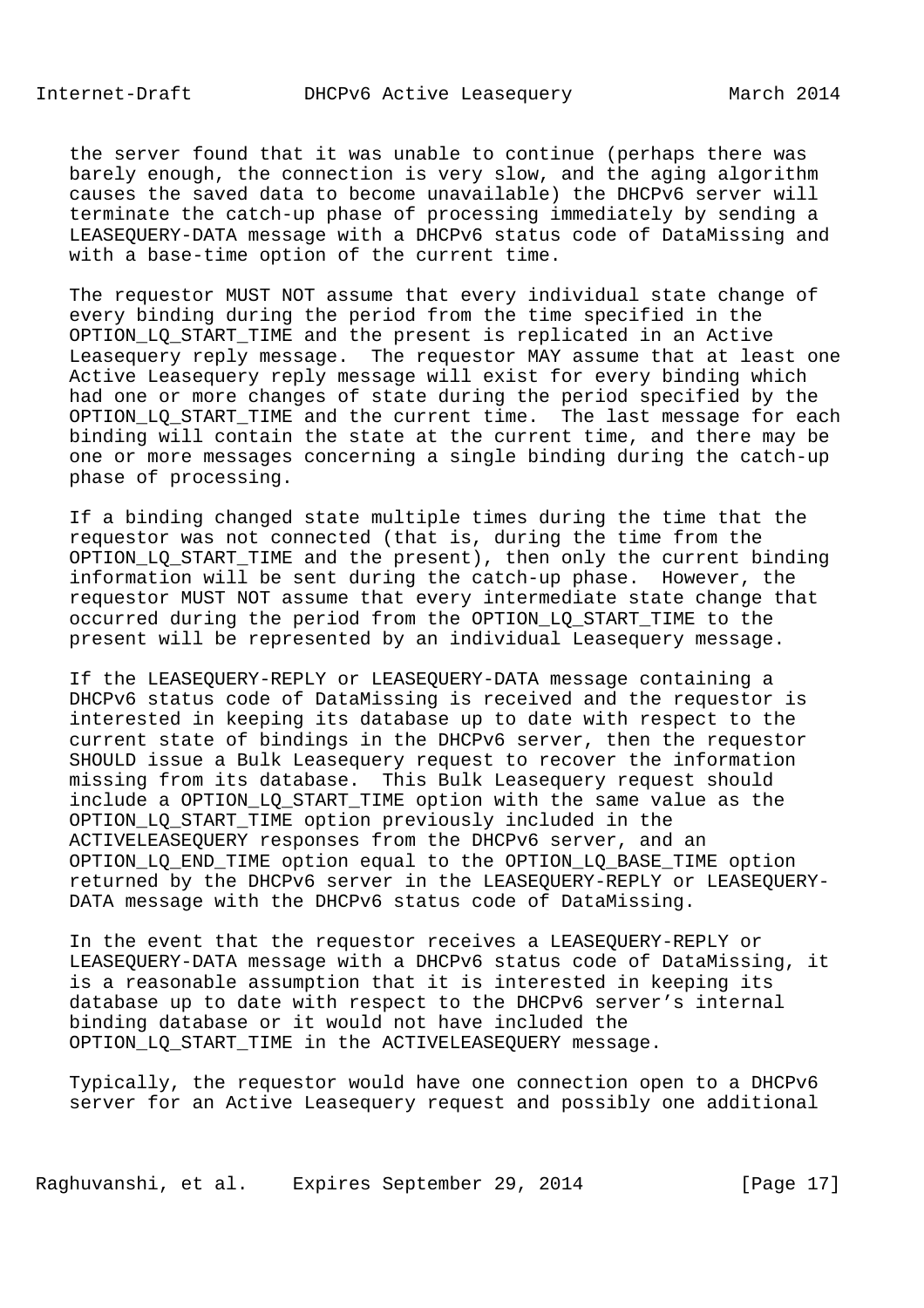connection open for a Bulk Leasequery request to the same DHCPv6 server to fill in the data that might have been missed prior to the initiation of the Active Leasequery. The Bulk Leasequery connection would typically run to completion and be closed, leaving one Active Leasequery connection open to a single DHCPv6 server. Alternatively, both requests could be issued over a single connection.

# 8.4. Processing Time Values in Leasequery messages

 Active or Bulk Leasequery requests may be made to a DHCPv6 server whose absolute time may not be synchronized with the local time of the requestor. Thus, there are at least two time contexts in even the simplest Active or Bulk Leasequery response.

 If the requestor of an Active or Bulk Leasequery is saving the data returned in some form, it has a requirement to store a variety of time values, and some of these will be time in the context of the requestor and some will be time in the context of the DHCPv6 server.

 When receiving an Active or Bulk Leasequery reply message from the DHCPv6 server, the message will contain an OPTION\_LQ\_BASE\_TIME option. The time contained in this OPTION\_LQ\_BASE\_TIME option is in the context of the DHCPv6 server. As such, it is an ideal time to save and use as input to an Active or Bulk Leasequery message in the OPTION\_LQ\_START\_TIME or OPTION\_LQ\_END\_TIME option, should the requestor need to ever issue an Active or Bulk Leasequery message using these option as part of a later query, since these option requires a time in the context of the DHCPv6 server.

In addition to saving the OPTION LO BASE TIME for possible future use in OPTION\_LQ\_START\_TIME or OPTION\_LQ\_END\_TIME option, the OPTION\_LQ\_BASE\_TIME is used as part of the conversion of the other times in the Leasequery message to values which are meaningful in the context of the requestor.

 In systems whose clocks are synchronized, perhaps using NTP, the clock skew will usually be zero, which is not only acceptable, but desired.

# 8.5. Examples

 These examples illustrate what a series of queries and responses might look like. These are only examples -- there are no requirement that these sequence must be followed.

Raghuvanshi, et al. Expires September 29, 2014 [Page 18]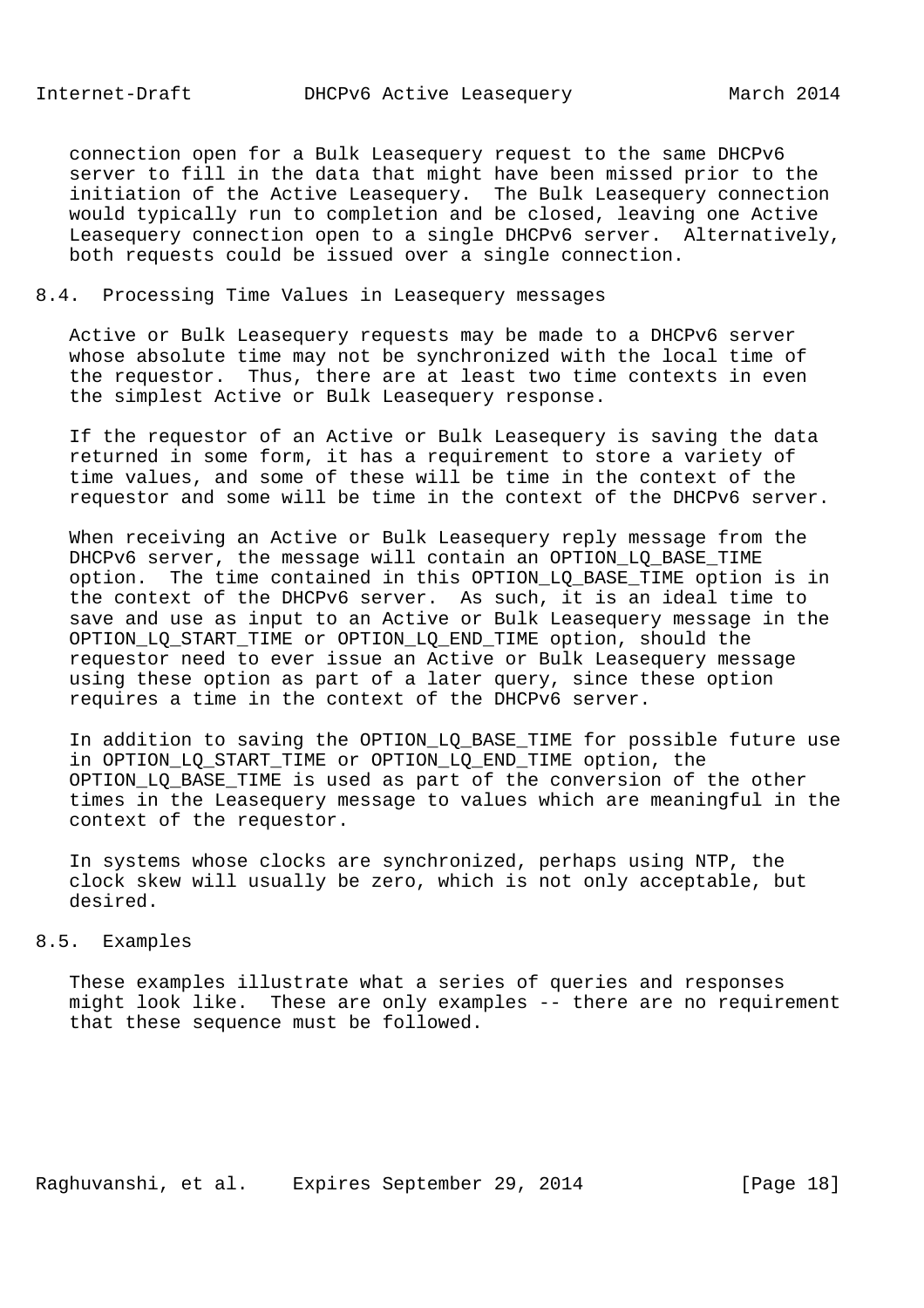8.5.1. Query Failure

 This example illustrates the message flows in case DHCPv6 server identifies that it cannot accept and/or process Active Leasequery request from the requestor. This could be because of various reasons (i.e. UnknownQueryType, MalformedQuery, NotConfigured, NotAllowed).

Client Server ------ ------ ACTIVELEASEQUERY xid 1 -----> <----- LEASEQUERY-REPLY xid 1 (w/error)

## 8.5.2. Data Missing on Server

 This example illustrates the message flows in case DHCPv6 server identifies that it does not have enough data saved to satisfy the request specified by the OPTION\_LQ\_START\_TIME option.

 In this case the DHCPv6 server will reply immediately with a LEASEQUERY-REPLY message with a DHCPv6 status code of DataMissing with a base-time option equal to the server's current time. This will signal the end of the catch-up phase, and the only updates that will subsequently be received on this connection are the real-time updates from the Active Leasequery request.

Client Server ------ ------ ACTIVELEASEQUERY xid 2 -----> <----- LEASEQUERY-REPLY xid 2 (w/error) <----- LEASEQUERY-DATA xid 2 <----- LEASEQUERY-DATA xid 2 <----- LEASEQUERY-DATA xid 2

## 8.5.3. Successful Query

 This example illustrates the message flows in case of successful query processing by DHCPv6 server.

 In this case the DHCPv6 server will reply immediately with a LEASEQUERY-REPLY message (with OPTION\_STATUS\_CODE of Success or reply without OPTION\_STATUS\_CODE option), followed by binding data in LEASEQUERY-DATA messages. In case, DHCPv6 server wants to abort in process request and terminate the connection due to some reason, it sends LEASEQUERY-DONE with error code present in OPTION\_STATUS\_CODE option.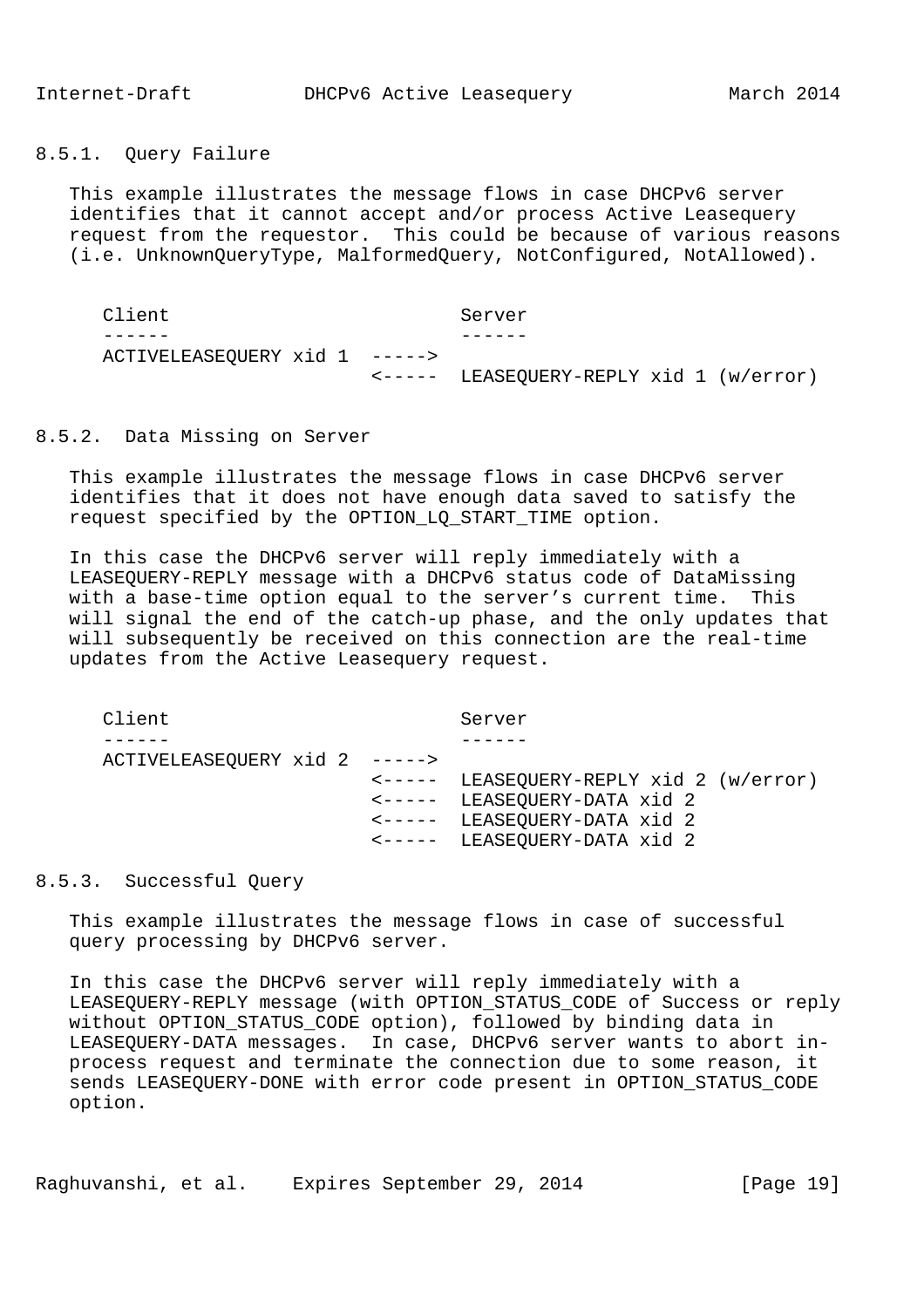Client Server ------ ------ ACTIVELEASEQUERY xid 3 -----> <----- LEASEQUERY-REPLY xid 3 <----- LEASEQUERY-DATA xid 3 <----- LEASEQUERY-DATA xid 3 <----- LEASEQUERY-DATA xid 3 <----- LEASEQUERY-DATA xid 3 <----- LEASEQUERY-DONE xid 3 (w/error)

## 8.6. Closing Connections

 The Requestor or DHCPv6 Leasequery server MAY close its end of the TCP connection at any time. The Requestor MAY choose to retain the connection if it intends to issue additional queries. Note that this requestor behavior does not guarantee that the connection will be available for additional queries: the server might decide to close the connection based on its own configuration.

9. Server Behavior

 A DHCPv6 server which supports Active Leasequery MUST support DHCPv6 Bulk Leasequery [RFC5460] and as extended herein.

9.1. Accepting Connections

 Servers that implement DHCPv6 Active Leasequery listen for incoming TCP connections. Approach used in accepting (or rejecting) the requestor connection is same as specified in DHCPv6 Bulk Leasequery [RFC5460].

## 9.2. Replying to an Active Leasequery

 The DHCPv6 Leasequery [RFC5007] specification describes the initial construction of LEASEQUERY-REPLY messages. Use of the LEASEQUERY- REPLY and LEASEQUERY-DATA messages to carry multiple bindings is described in DHCPv6 Bulk Leasequery [RFC5460]. Message transmission and framing for TCP is described in Section 6.1.

 If the connection becomes blocked while the server is attempting to send reply messages, the server SHOULD be prepared to terminate the TCP connection after ACTIVE LO SEND TIMEOUT. This timeout governs how much congestion the DHCPv6 server is prepared to tolerate over any Active Leasequery connection. The default is two minutes, which means that if more than two minutes goes by without the requestor reading enough information to unblock the TCP connection, the DHCPv6 server will drop the TCP connection.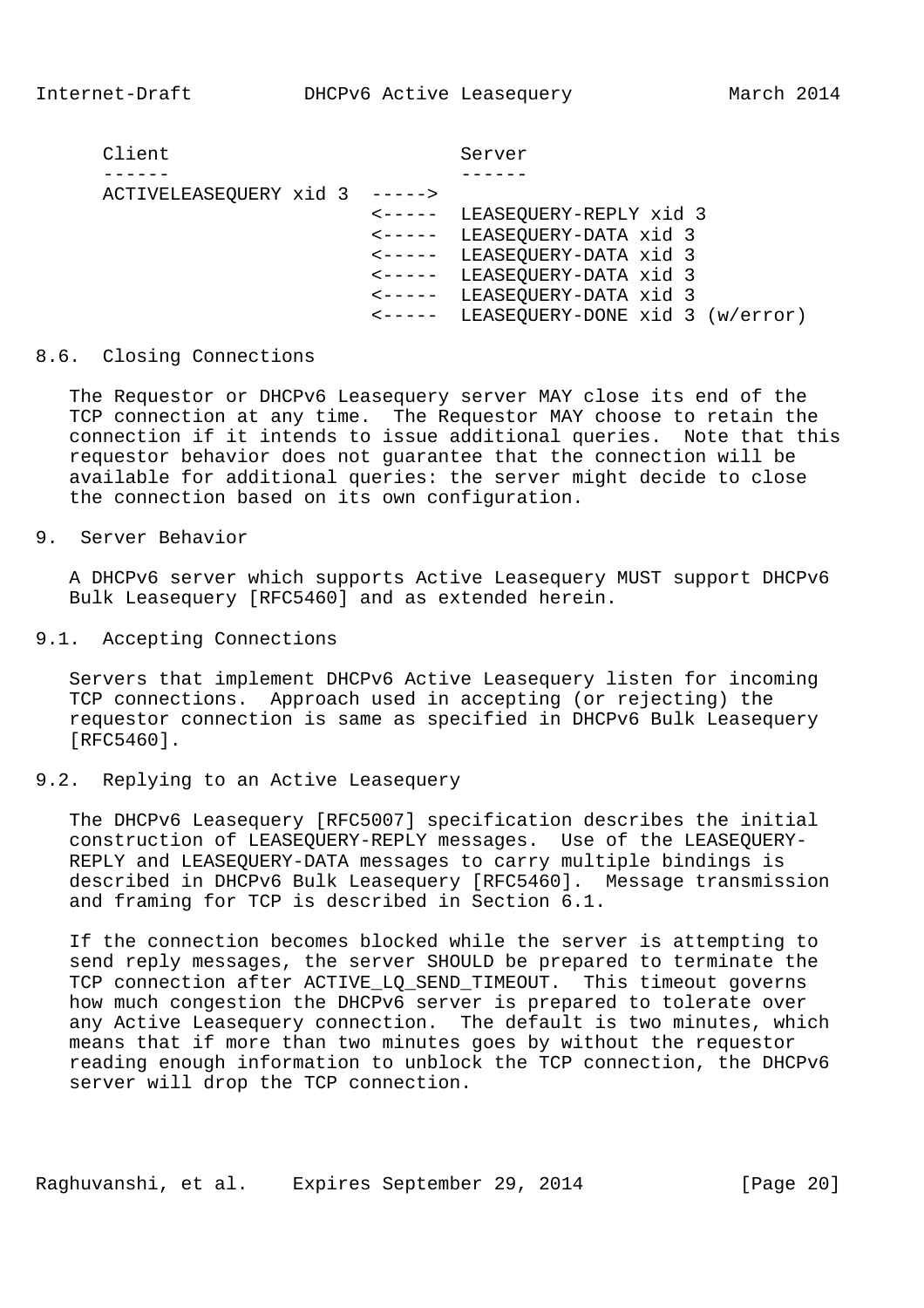If the DHCPv6 server encounters an error during initial processing of the ACTIVELEASEQUERY message, it SHOULD send a LEASEQUERY-REPLY message containing an error code of some kind in a DHCPv6 status code option. It SHOULD close the connection after this error is signaled.

 If the DHCPv6 server encounters an error during later processing of the ACTIVELEASEQUERY message, it SHOULD send a LEASEQUERY-DONE containing an error code of some kind in a DHCPv6 status code option. It SHOULD close the connection after this error is signaled.

 If the server finds any bindings satisfying a query, it sends each binding's data in a reply message. The first reply message is a LEASEQUERY-REPLY. The binding data is carried in an OPTION CLIENT DATA option, as specified in [RFC5007]. The server returns subsequent bindings in LEASEQUERY-DATA messages, which can avoid redundant data (such as the requestor's Client-ID).

 Every reply to an Active Leasequery request MUST contain the information specified in replies to a DHCPv6 Bulk Leasequery request [RFC5460].

 If an Active Leasequery or Bulk Leasequery request contains OPTION\_LQ\_BASE\_TIME option code present in OPTION\_ORO, the DHCPv6 server MUST include OPTION\_LQ\_BASE\_TIME option in every reply for this request. The value for base-time option is current absolute time in the DHCPv6 server's context.

 If an Active Leasequery request contains an OPTION\_LQ\_START\_TIME option, it indicates that the requestor would like the DHCPv6 server to send it not only messages that correspond to DHCPv6 binding activity that occurs subsequent to the receipt of the Active Leasequery request, but also messages that correspond to DHCPv6 binding activity that occurred prior to the Active Leasequery request.

 If OPTION\_LQ\_END\_TIME option appears in an Active Leasequery request, the DHCPv6 server should send a LEASEQUERY-REPLY message with a DHCPv6 status code of MalformedQuery and terminate the connection.

 In order to implement a meaningful response to this query, the DHCPv6 server MAY keep track of the binding activity and associate changes with particular base-time values from the messages. Then, when requested to do so by an Active Leasequery request containing a OPTION\_LQ\_START\_TIME option, the DHCPv6 server can respond with replies for all binding activity occurring on that OPTION\_LQ\_START\_TIME or later times.

Raghuvanshi, et al. Expires September 29, 2014 [Page 21]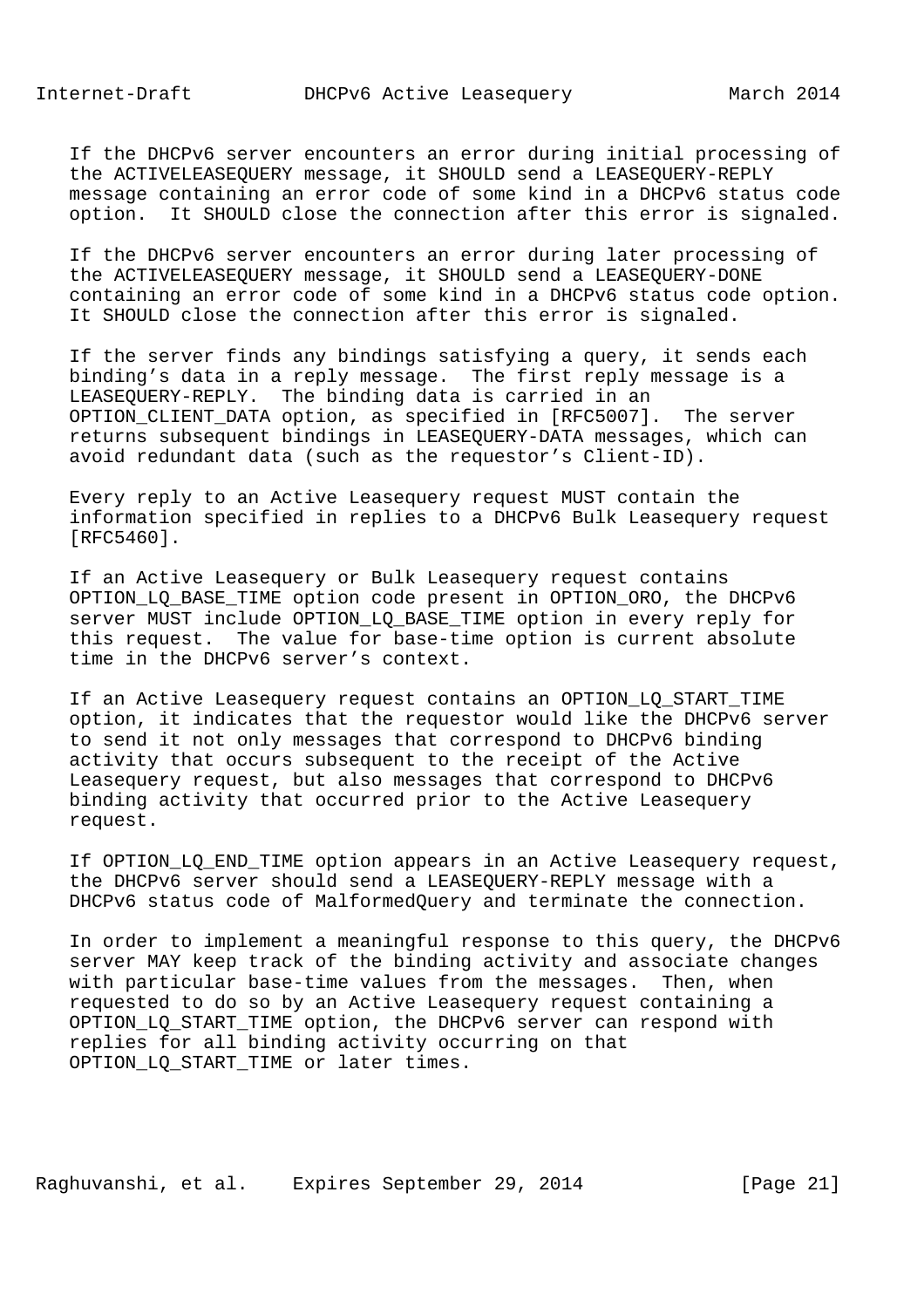These replies based on the OPTION LO START TIME MAY be interleaved with the messages generated due to current binding activity.

 Once the transmission of the DHCPv6 Leasequery messages associated with the OPTION\_LQ\_START\_TIME option are complete, a LEASEQUERY-DATA message MUST be sent with a DHCPv6 status code value of CatchUpComplete.

 The DHCPv6 server SHOULD, but is not required to, keep track of a limited amount of previous binding activity. The DHCPv6 server MAY choose to only do this in the event that it has received at least one Active Leasequery request in the past, as to do so will almost certainly entail some utilization of resources which would be wasted if there are no Active Leasequery requestors for this DHCPv6 server. The DHCPv6 server SHOULD make the amount of previous binding activity it retains configurable. There is no requirement on the DHCPv6 server to retain this information over a server restart (or even to retain such information at all).

 Unless there is an error or some requirement to cease processing a Active Leasequery request yielding a LEASEQUERY-DONE message, such as a server shutdown, there will be no LEASEQUERY-DONE message at the conclusion of the Active Leasequery processing because that processing will not conclude but will continue until either the requestor or the server drops the connection.

# 9.3. Multiple or Parallel Queries

 Requesters may want to use an existing connection if they need to make multiple queries. Servers MAY support reading and processing multiple queries from a single connection. A server MUST NOT read more query messages from a connection than it is prepared to process simultaneously.

 Typically, a requestor of an Active Leasequery would not need to send a second Active Leasequery while the first is still active. However, sending an Active Leasequery and a Bulk Leasequery over the same connection would be possible and reasonable. But it is RECOMMENDED to use different connection in case of parallel Active and Bulk Leasequeries.

 This MAY be a feature that is administratively controlled. Servers that are able to process queries in parallel SHOULD offer configuration that limits the number of simultaneous queries permitted from any one requestor, in order to control resource use if there are multiple requesters seeking service.

Raghuvanshi, et al. Expires September 29, 2014 [Page 22]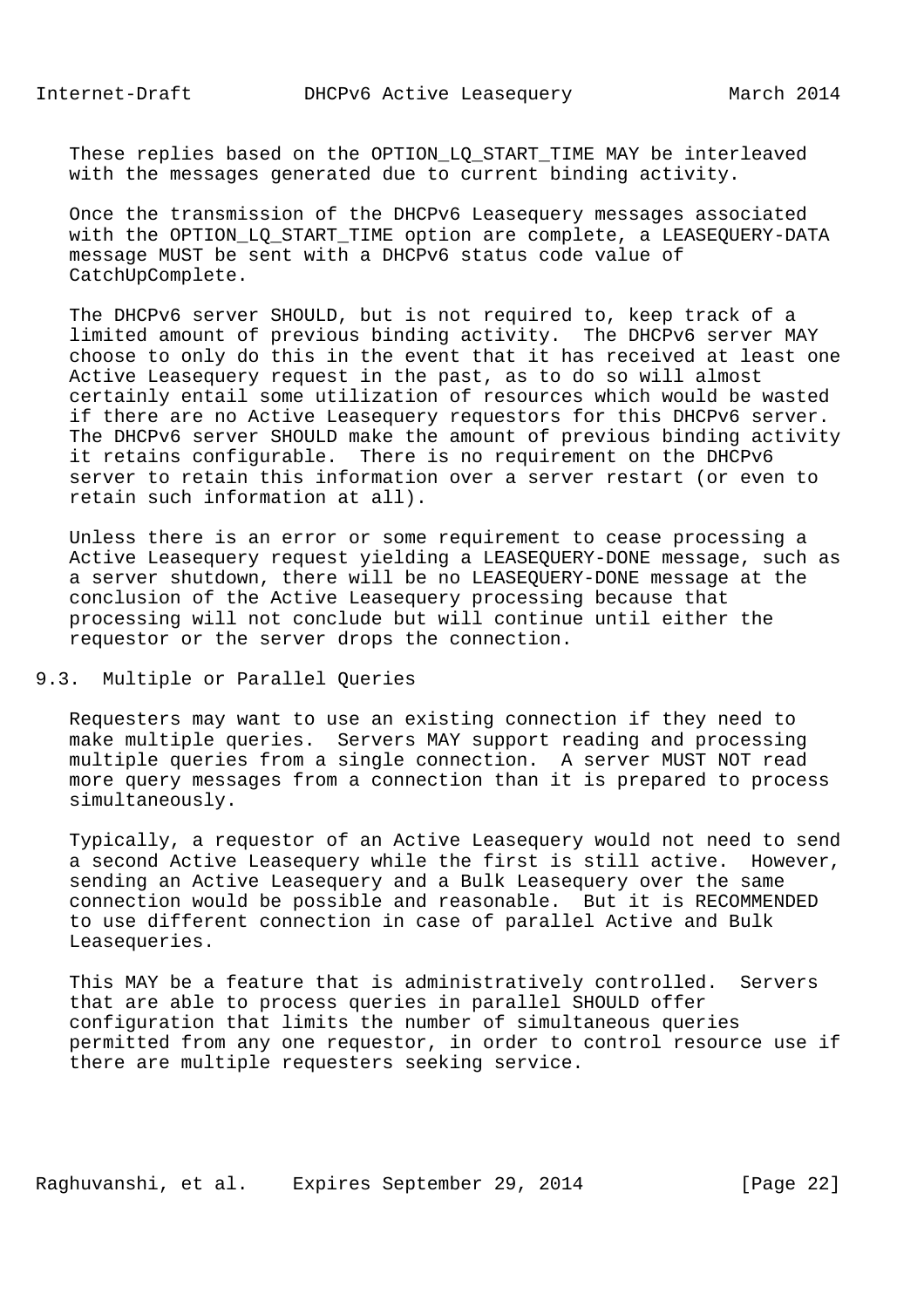# 9.4. Closing Connections

 The server MUST close its end of the TCP connection if it encounters an error sending data on the connection. The server MUST close its end of the TCP connection if it finds that it has to abort an in process request. A server aborting an in-process request SHOULD attempt to signal that to its requestors by using the QueryTerminated status code in the DHCPv6 status code option in a LEASEQUERY-DONE message. If the server detects that the requestor end has been closed, the server MUST close its end of the connection after it has finished processing any outstanding requests from the requestor.

 The server SHOULD be prepared to limit the number of connections it maintains, and SHOULD be prepared to close idle connections to enforce the limit.

# 10. Security Considerations

 The "Security Considerations" section of [RFC3315] details the general threats to DHCPv6. The DHCPv6 Leasequery specification [RFC5007] describes recommendations for the Leasequery protocol, especially with regard to relayed Leasequery messages, mitigation of packet-flooding denial-of-service (DoS) attacks, restriction to trusted requestors, and use of IPsec [RFC4301].

 The use of TCP introduces some additional concerns. Attacks that attempt to exhaust the DHCPv6 server's available TCP connection resources, such as SYN flooding attacks, can compromise the ability of legitimate requestors to receive service. Malicious requestors who succeed in establishing connections, but who then send invalid queries, partial queries, or no queries at all also can exhaust a server's pool of available connections. We recommend that servers offer configuration to limit the sources of incoming connections, that they limit the number of accepted connections and the number of in-process queries from any one connection, and that they limit the period of time during which an idle connection will be left open.

 There are two specific issues regarding Active Leasequery security that deserve explicit mention. The first is preventing information that Active Leasequery can provide from reaching requestors who are not authorized to receive such information. The second is ensuring that authorized requestors of the Active Leasequery capability receive accurate information from the Server (and that this information is not disrupted in transit).

 To prevent information leakage to unauthorized requestors, Servers SHOULD restrict Active Leasequery connections and ACTIVELEASEQUERY messages to certain requestors, either through explicit configuration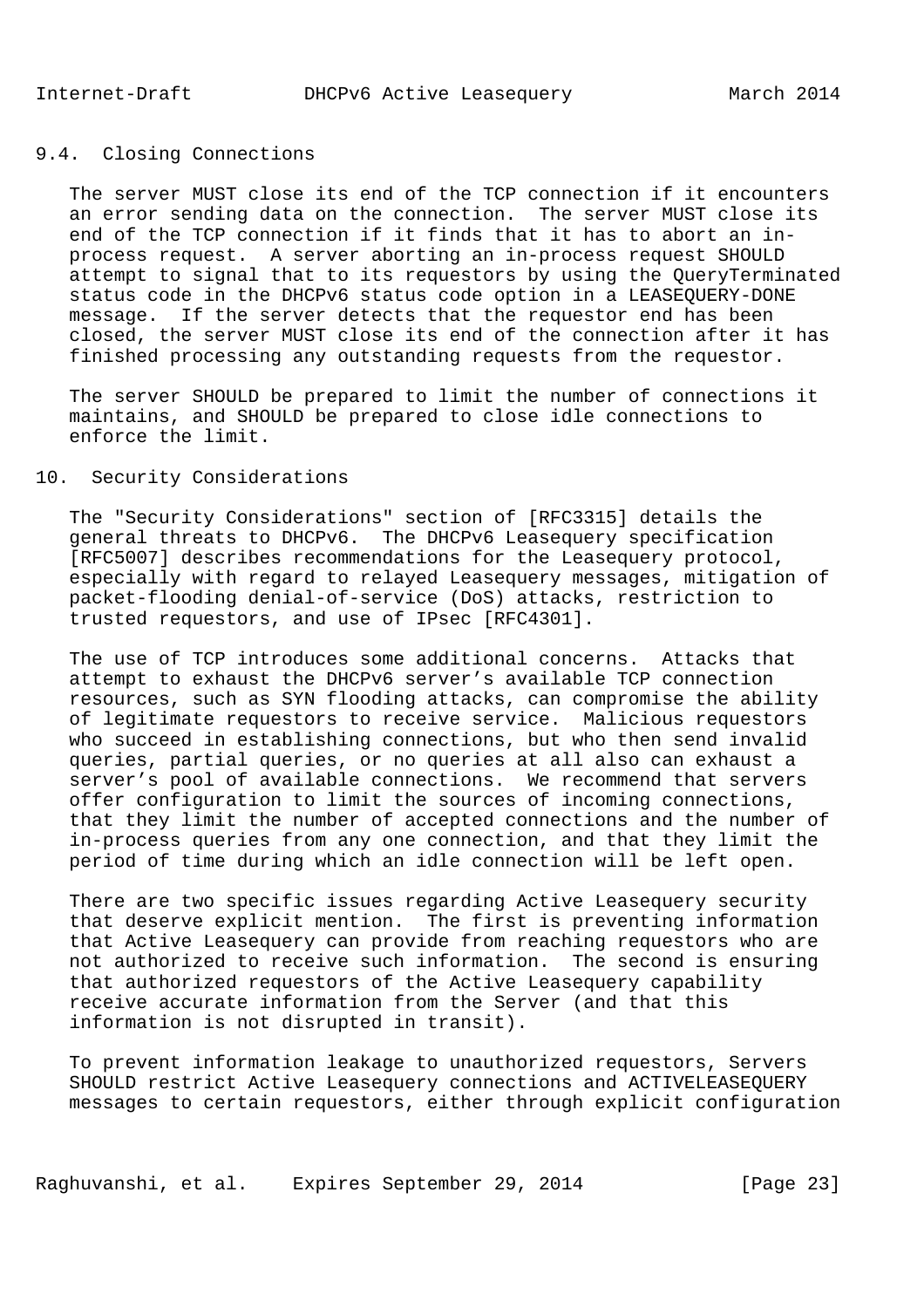of the Server itself or by employing external network elements to provide such restrictions. In particular, the typical DHCPv6 client SHOULD NOT be allowed to receive a response to an Active Leasequery request, and some technique MUST exist to allow prevention of such access in any environment where Active Leasequery is deployed.

 Connections not from permitted requestors SHOULD be closed immediately, to avoid server connection resource exhaustion or alternatively, simply not be allowed to reach the server at all. Servers SHOULD have the capability to restrict certain requestors to certain query types. Servers MAY reply to queries that are not permitted with the LEASEQUERY-DONE message with a status-code option status of NotAllowed, or MAY simply close the connection.

 To prevent interception, disruption and malicious corruption of Active Leasequery data flows between the server and authorized requestors these data flows SHOULD transit only secured networks. These data flows are typically infrastructure oriented, and there is usually no reason to have them flowing over networks where such attacks are likely. In the rare cases where these data flows might need to be sent through unsecured networks, they MUST be sent over connections secured through means external to the DHCPv4/DHCPv6 server and its requestor(s) (e.g., through VPN's).

 Authentication for DHCP Messages [RFC3315] MUST NOT be used to attempt to secure transmission of the messages described in this document.

## 11. IANA Considerations

 IANA is requested to assign new DHCPv6 Option Codes in the registry maintained in http://www.iana.org/assignments/dhcpv6-parameters:

OPTION\_LQ\_BASE\_TIME

OPTION\_LQ\_START\_TIME

OPTION\_LQ\_END\_TIME

 IANA is requested to assign new values in the registry of DHCPv6 Status Codes maintained in http://www.iana.org/assignments/ dhcpv6-parameters:

DataMissing

CatchUpComplete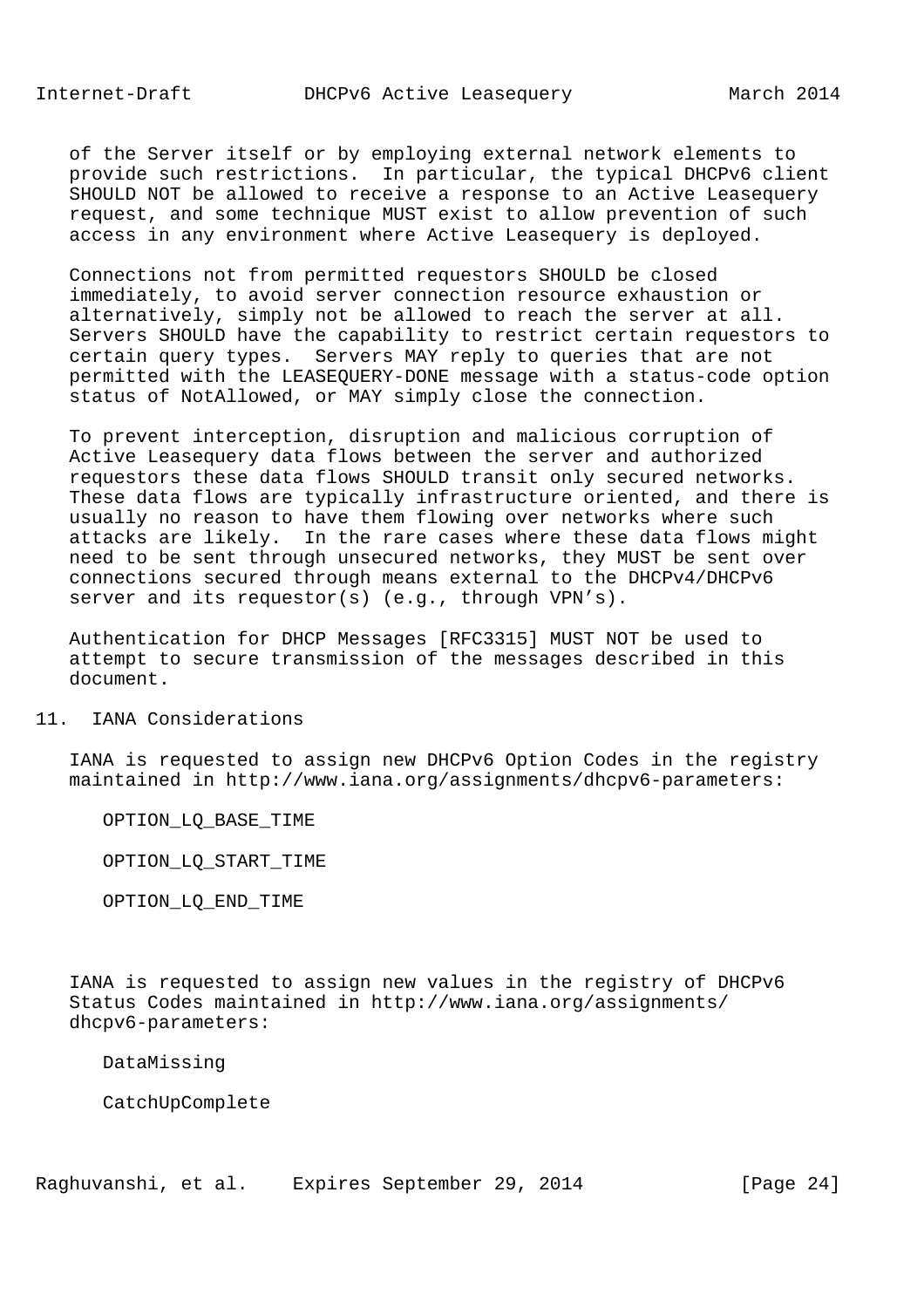IANA is requested to assign value for the following new DHCPv6 Message type in the registry maintained in http://www.iana.org/ assignments/dhcpv6-parameters:

ACTIVELEASEQUERY

## 12. Acknowledgements

 Some of the concept and content, present in this document, are based on DHCPv4 Active Leasequery which was originally proposed by Kim Kinnear, Bernie Volz, Mark Stapp and Neil Russell.

- 13. Modification History
- 14. References
- 14.1. Normative References
	- [RFC2119] Bradner, S., "Key words for use in RFCs to Indicate Requirement Levels", BCP 14, RFC 2119, March 1997.
	- [RFC3315] Droms, R., Bound, J., Volz, B., Lemon, T., Perkins, C., and M. Carney, "Dynamic Host Configuration Protocol for IPv6 (DHCPv6)", RFC 3315, July 2003.
	- [RFC3633] Troan, O. and R. Droms, "IPv6 Prefix Options for Dynamic Host Configuration Protocol (DHCP) version 6", RFC 3633, December 2003.
	- [RFC5007] Brzozowski, J., Kinnear, K., Volz, B., and S. Zeng, "DHCPv6 Leasequery", RFC 5007, September 2007.
	- [RFC5460] Stapp, M., "DHCPv6 Bulk Leasequery", RFC 5460, February 2009.
- 14.2. Informative References
	- [RFC4301] Kent, S. and K. Seo, "Security Architecture for the Internet Protocol", RFC 4301, December 2005.
	- [RFC4614] Duke, M., Braden, R., Eddy, W., and E. Blanton, "A Roadmap for Transmission Control Protocol (TCP) Specification Documents", RFC 4614, September 2006.

Raghuvanshi, et al. Expires September 29, 2014 [Page 25]